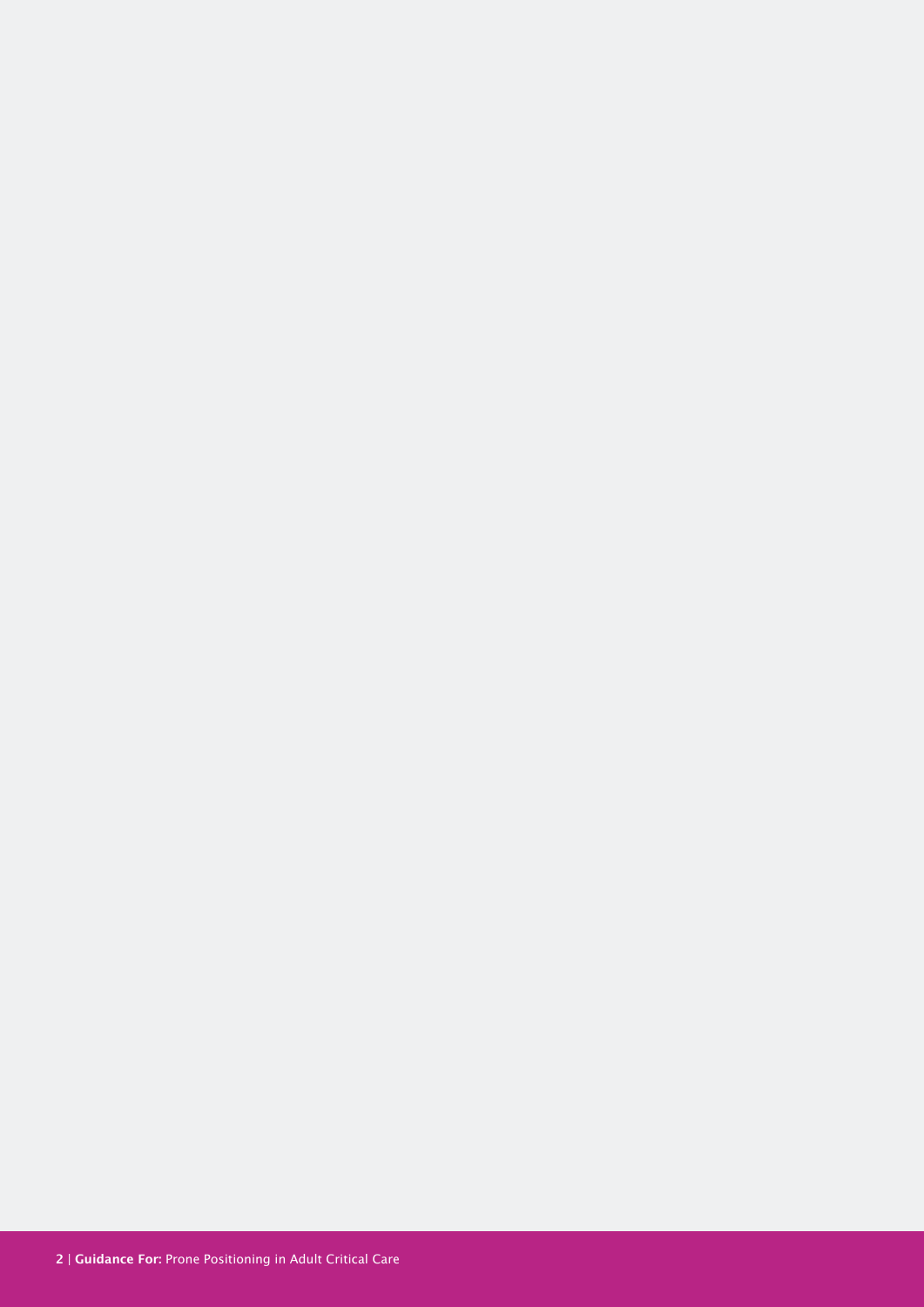## Guidance For:

Prone Positioning in Adult Critical Care

| 1.             | Introduction                                                                                   | 5               |
|----------------|------------------------------------------------------------------------------------------------|-----------------|
| 2.             | LocSSIP for Proning in Critical Care                                                           | $\overline{7}$  |
| 3.             | <b>Proning Protocol</b>                                                                        | 9               |
|                | Indications<br>a.                                                                              | 9               |
|                | b. Contraindications                                                                           | 9               |
|                | c. Equipment                                                                                   | 10              |
|                | d. Preparation                                                                                 | 10              |
| 4.             | Procedures                                                                                     | 12              |
|                | a. Supine to Prone                                                                             | 12 <sup>2</sup> |
|                | b. Prone to Supine                                                                             | 19              |
| 5.             | Nursing guidance for maintaining the patient in the prone<br>position to prevent complications | 20              |
| 6.             | <b>Special Circumstances</b>                                                                   | 23              |
|                | a. Prone positioning on ECMO                                                                   | 23              |
|                | b. Flexible Bronchoscopy in the Prone Position                                                 | 25              |
| 7 <sub>1</sub> | Cardiac arrest in the prone position                                                           | 27              |
|                | <b>Chest Compressions</b>                                                                      | 27              |
|                | Defibrillation                                                                                 | 28              |
|                | Appendix 1.                                                                                    |                 |
|                | LocSSIP for Proning in Critical Care                                                           | 31              |
|                | Appendix 2.                                                                                    |                 |
|                | <b>Post Proning Nursing Checklist</b>                                                          | 33              |
|                | Appendix 3.                                                                                    |                 |
|                | <b>Prone Cardiac Arrest Flowchart</b>                                                          | 35              |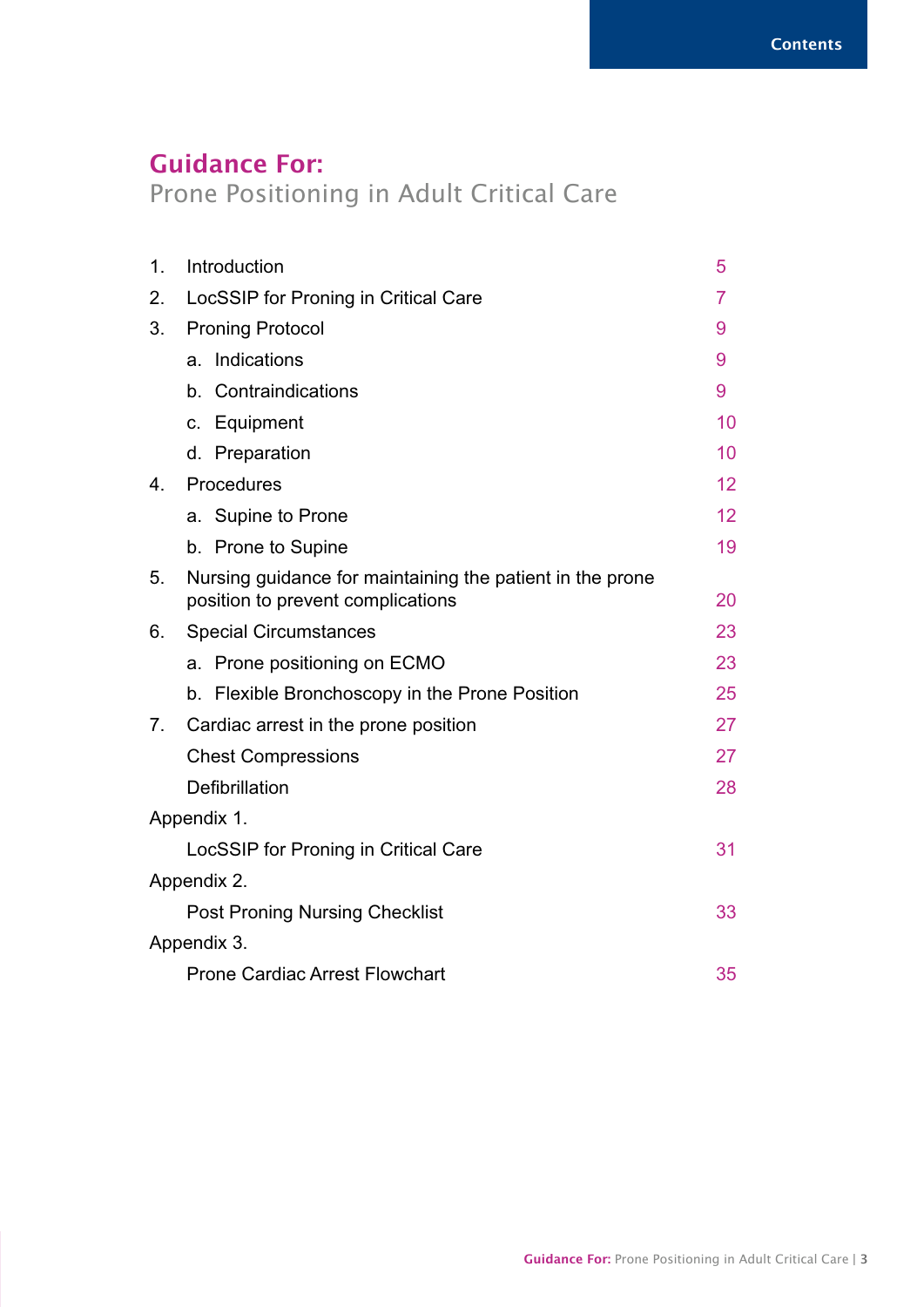## Guidance For: Prone Positioning in Adult Critical Care

Prepared on behalf of the Intensive Care Society and Faculty of Intensive Care Medicine by:

Dr Peter Bamford – Consultant in Intensive Care Medicine and Anaesthesia, Countess of Chester NHS Trust

Dr Craig Denmade – ST9 Intensive Care Medicine and Acute Medicine, Royal Liverpool and Broadgreen University Hospital Trust

Mrs Christine Newmarch – Senior Sister, Royal Liverpool and Broadgreen University Hospital Trust Dr Peter Shirley – Consultant in Anaesthesia and Critical Care Medicine, Royal London Hospital

Dr Ben Singer – Consultant in Critical Care and Anaesthetics, Barts Heart Centre, Consultant in Pre-hospital Care, Barts NHS Trust and London's Air Ambulance

Dr Stephen Webb – Consultant in Anaesthesia and Critical Care, Royal Papworth Hospital Dr David Whitmore – Consultant in Intensive Care Medicine and Anaesthesia, Countess of Chester NHS Trust

Disclaimer:

Neither the Intensive Care Society, Faculty of Intensive Care Medicine nor the authors accept any responsibility for any loss or damage arising from actions or decisions based on the information contained within this publication. Ultimate responsibility for patient safety with regards to the treatment of patients and the interpretation of the published material lies with the attending physician. The opinions expressed are those of the authors and the inclusion in this publication of material relating to a particular product or method does not amount to an endorsement of its value, quality, or the claims made by the manufacturer.

Published date: November 2019 Review date: November 2022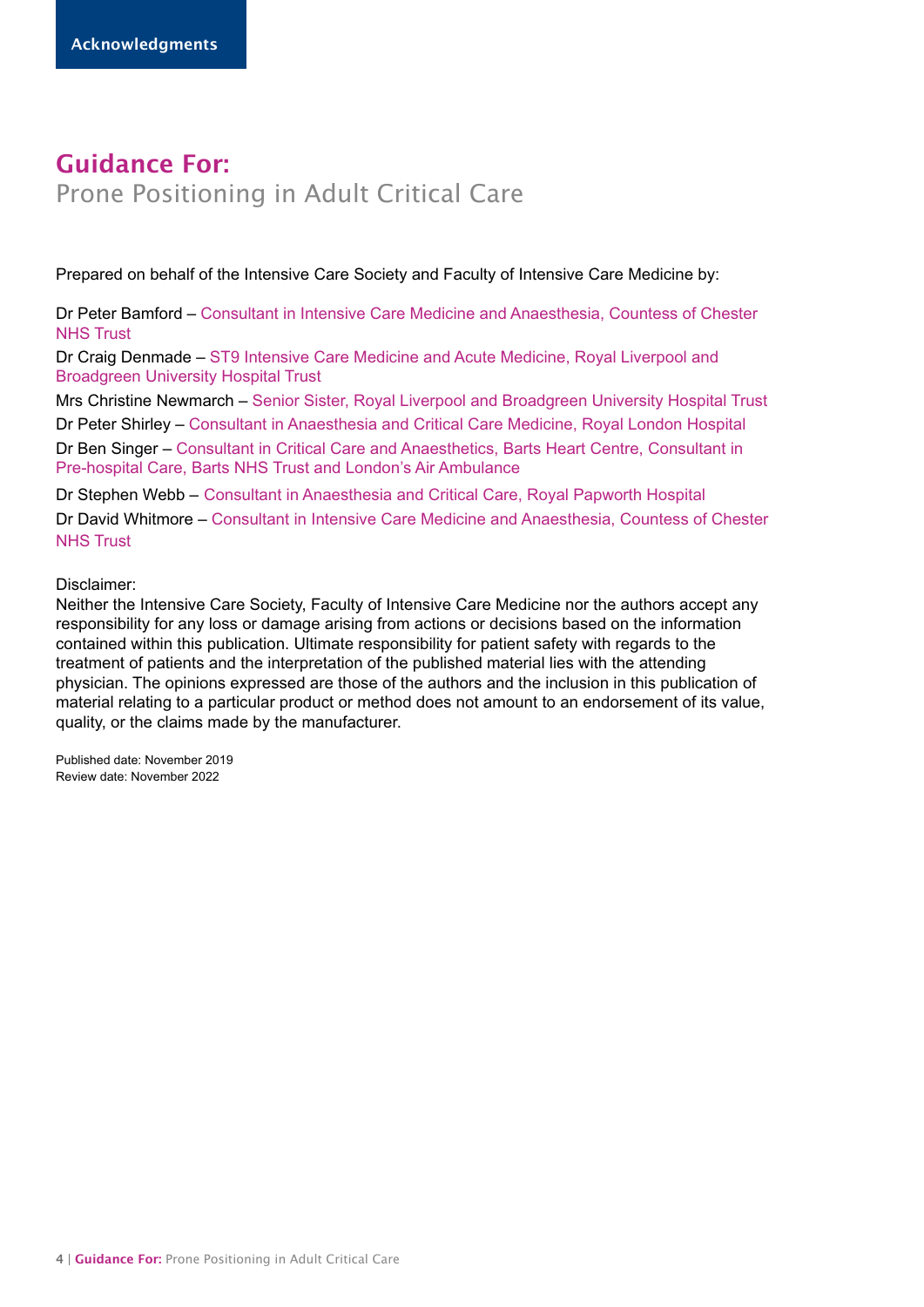### 1. Introduction

Over the last two decades randomised controlled trials have consistently demonstrated that oxygenation can be significantly improved in patients with acute respiratory distress syndrome (ARDS) when ventilated in the prone position. (1-5) Early trials of prone ventilation failed to demonstrate any impact on mortality, although these trials were conducted in an era prior to lung protective ventilation, often had patients proned for short periods and included patients with mild ARDS. (1,2) As trial design evolved to include modern ventilation practices along with patients with more severe ARDS, evidence emerged that the early application of prolonged prone positioning may significantly decrease mortality compared to conventional supine ventilation. (5)

This stance has been further supported by a recent meta-analysis that concludes mechanical ventilation in the prone position significantly reduces mortality in patients with moderate to severe ARDS when used early and for greater than 16 hours per day in patients receiving lung protective ventilation. (6) In addition, a Cochrane systematic review published in 2015 recommends that prone ventilation for 16 or more hours per day should be actively considered in patients with severe hypoxaemia within 48 hours of mechanical ventilation. (7) This has also led to the inclusion of prone ventilation in the ARDS guidance published by the Intensive Care Society (ICS) and Faculty of Intensive Care Medicine (FICM). (8)

These recommendations would suggest the use of early prone ventilation for moderate to severe hypoxaemia and potentially an increase in the number of patients that should be considered for proning. The increase in use of the prone position in critical care may have been partially responsible for a spike in critical incidents reported to NHSi over recent years. At the end of 2017, NHSi approached the ICS/FICM Joint Standards Committee (JSC), keen to draw our attention to this increase in incidents and with the hope that the committee might identify a strategy to reduce the number of incidents moving forward.

With this in mind the ICS/FICM JSC performed a national survey of its members to identify current practices across the UK and to identify whether there was a need for a national guidance on managing patients in the prone position.

The survey confirmed that 80% of respondents would routinely prone a patient with refractory hypoxia, intimating that there has been widespread acceptance of prone ventilation as a treatment strategy in these circumstances. Interestingly the survey identified that only 30% of respondents worked within a unit that used a specific prone ventilation protocol/checklist to facilitate the procedure of turning a patient prone. Only 58% of units used a post-proning protocol or guidance regarding how to nurse patients in this often, unfamiliar position. Surveyed members reported personal experience with wide array of complications including;

- Pressure sores (most cited injury)
- Facial / periorbital oedema
- IV line / ETT displacement
- CVS instability
- Ocular injury/corneal abrasions
- Brachial plexus injury
- Staff injury
- CRRT line flow problems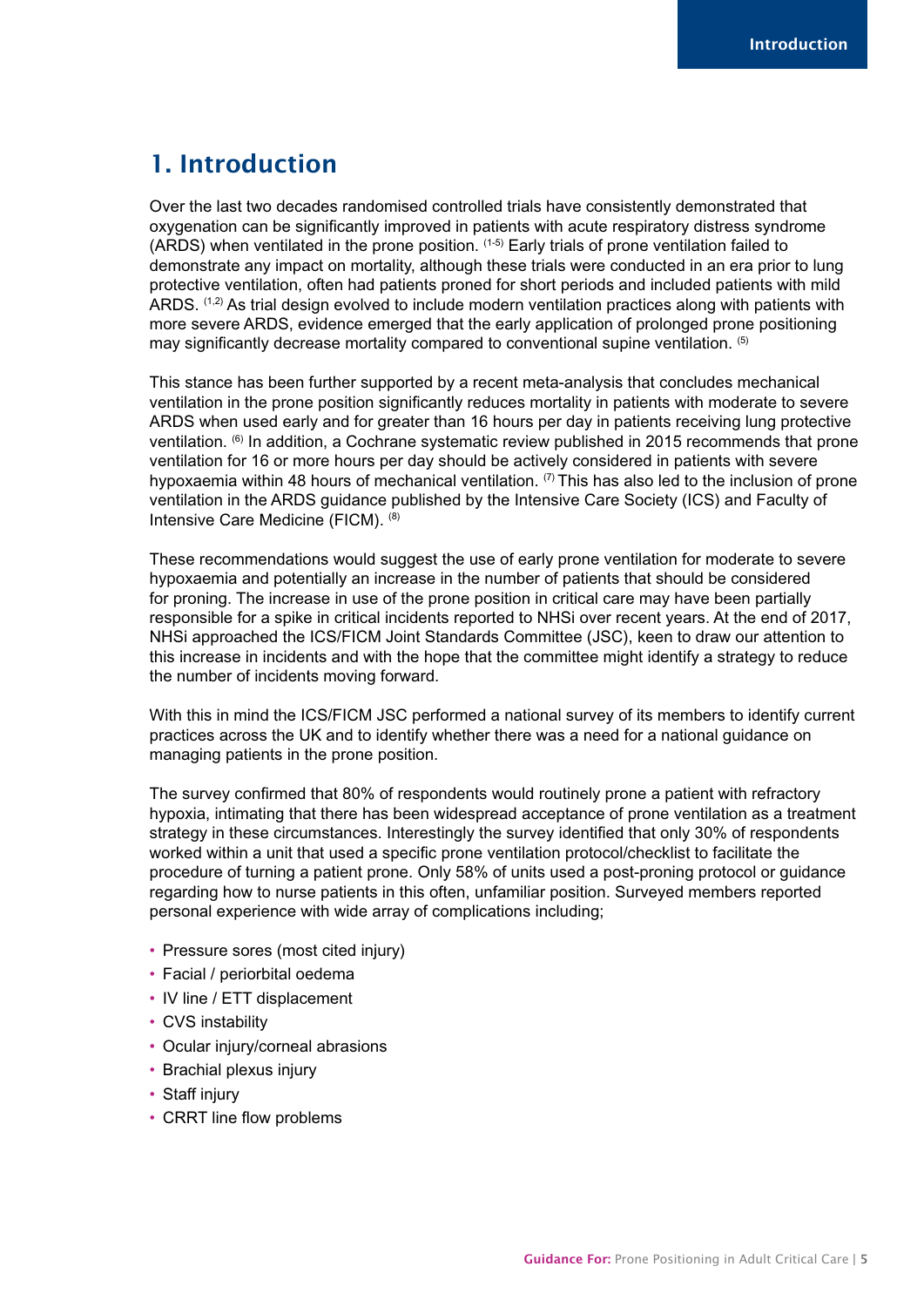Most of these complications are preventable and it is hoped that the adoption of the guidance set out within this document will help improve safety and reduce complications associated with the prone positioning of mechanically ventilated patients. This document also hopes to standardise the approach to manging a cardiac arrest in the prone position, and has some guidance on prone ventilation in ECMO patients as well as considerations for performing bronchoscopy in the prone position. Assuming adequate staffing and equipment is available, the intervention of prone positioning involves very low costs and provided additional patient complications and long-term injuries to staff do not occur, would almost certainly be a cost-effective intervention.  $(7)$ 

### References

- 1. Gattinoni, L., Tognoni, G., Pesenti, A. et al. Effect of Prone Positioning on the Survival of Patients with Acute Respiratory Failure. N Engl J Med (2001); 345 (8): 568-573.
- 2. Geurin, C., Gaillard, S., Lemasson, S. Effects of Systematic Prone Positioning in Hypoxaemic Acute Respiratory Failure. JAMA (2004); 292: 2379-2387.
- 3. Mancebo, J., Fernández, R., Blanch L. et al. A Multicenter Trial of Prolonged Prone Ventilation in Severe Acute Respiratory Distress Syndrome. Am J Respir Crit Care Med (2006); 173: 1233–1239.
- 4. Taccone, P., Pesenti, A., Latini, R. et al. Prone–Supine II Study Group. Prone Positioning in Patients with Moderate and Severe Acute Respiratory Distress Syndrome: A Randomized Controlled Trial. JAMA (2009); 302: 1977–1984.
- 5. Guérin, C., Reignier, J., Richard, JC. Et al. PROSEVA Study Group. Prone Positioning in Severe Acute Respiratory Distress Syndrome. N Engl J Med (2013); 368: 2159–2168.
- 6. Sud, S., Friedrich, J., Adhikari, N. et al. Effect of prone positioning during mechanical ventilation on mortality among patients with acute respiratory distress syndrome: a systematic review and meta-analysis. CMAJ (2014); 186 (10): 381-390.
- 7. Bloomfield, R., Noble, D., Sudlow, A. (2015) Prone position for acute respiratory failure in adults. Cochrane database of systematic reviews. CD008095.pub2
- 8. Guidelines on the management of the Acute Respiratory Distress Syndrome. Version 1 July 2018. Faculty of Intensive Care Medicine and Intensive Care Society.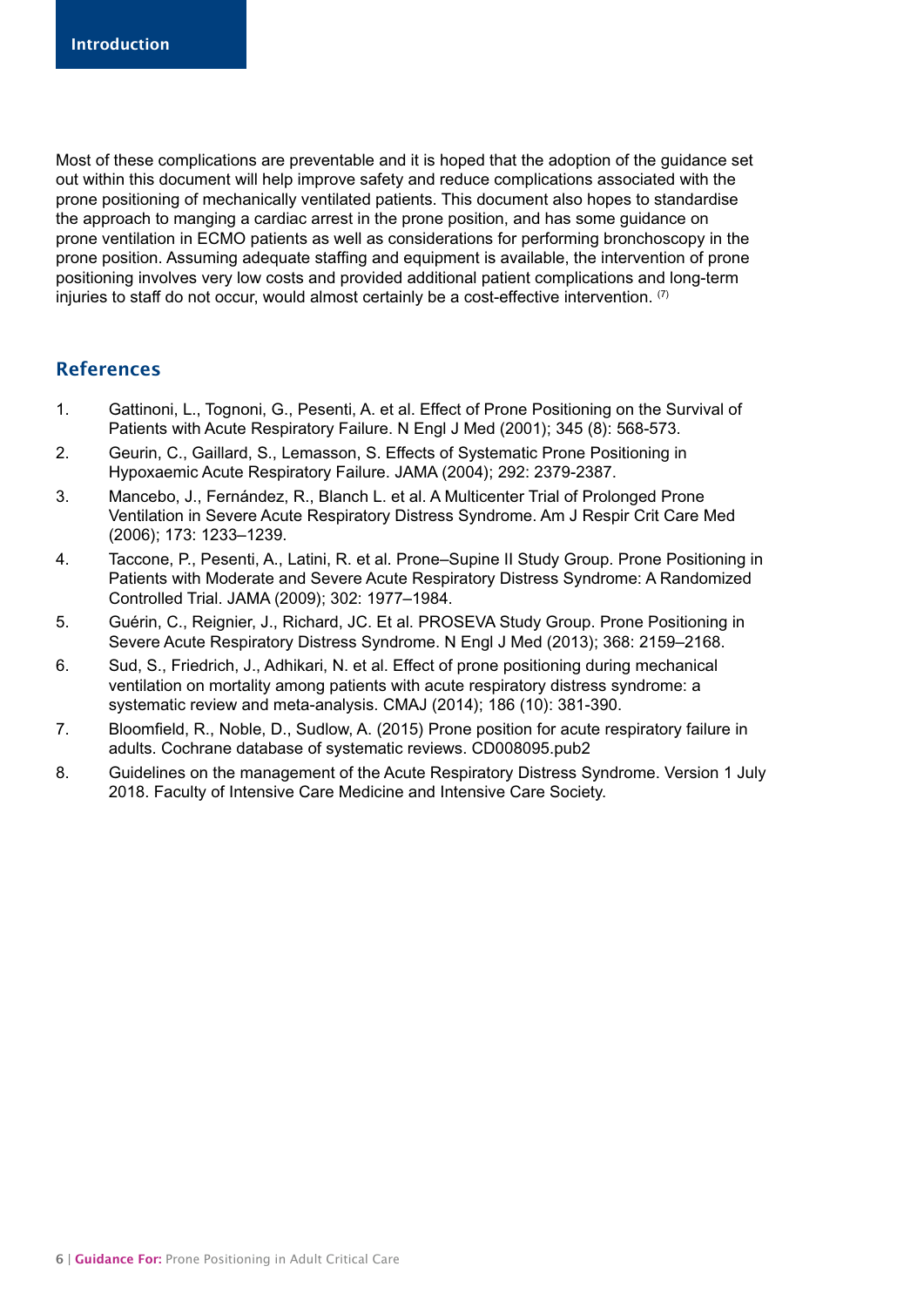## 2. LocSSIP for Proning in Critical Care

Local safety standards for invasive procedures (LocSSIPs) have been developed across the country following the NHS England publication of the National Safety Standards for Invasive Procedures (NatSSIPs) document (1). The primary focus of a units' LocSSIP documentation is to improve patient safety for invasive procedures (2).

Although turning a patient into the prone position is not an invasive procedure, it is complex and has many potential complications. It is therefore appropriate to apply the same standard of care to proning a patient as we do to the other procedures performed within the critical care environment. As a result, this guidance document recommends that units should use a WHO style checklist to enhance patient safety. Complications should be reduced if a systematic framework for performing the procedure is developed within a unit. The checklist is designed to improve communication between team members carrying out the procedure. Identifying roles and responsibilities and creating a culture where team members have the autonomy to speak out if they identify any problems, should also help to reduce the frequency of complications.

Vital to the success of a LocSSIP is the governance surrounding the reporting of complications during the proning or de-proning of a patient. All complications should be logged and recorded locally, with regular review of practice taking place to ensure the safety lessons learned are implemented within the department.

Education is the final element of a successful LocSSIP. Units need to ensure their staff stay up to date with training in how to prone patients, especially as the procedure is likely to be increasingly performed on Intensive Care Units. This may be done through regular manual handling training, SIM training or through regular practice drills on an individual unit.

We have included an example of a LocSSIP style checklist in Appendix 1 of this guidance. However, it should be noted that these checklists are intended to be unit-specific and therefore should be regularly updated in response to safety issues that have been highlighted at a particular unit.

The core components should however not change and the following should be included:

### Pre-Procedure Check

- All members of the team will introduce themselves at this stage and allocate roles
- The specific pre-procedural checks each unit has determined to be important can be addressed with the appropriate responses from the team depending on their assigned roles.

### **Timeout**

- Essential pre-procedural checks are performed at this stage
- Essentially a final check that the team is ready to begin the procedure

### Sign out

- Ensure that a thorough and appropriate handover is given to the nursing staff to ensure safe ongoing care of the patient
- Complete a post-proning check of the patient to ensure all aspects of the post-proning care bundle are addressed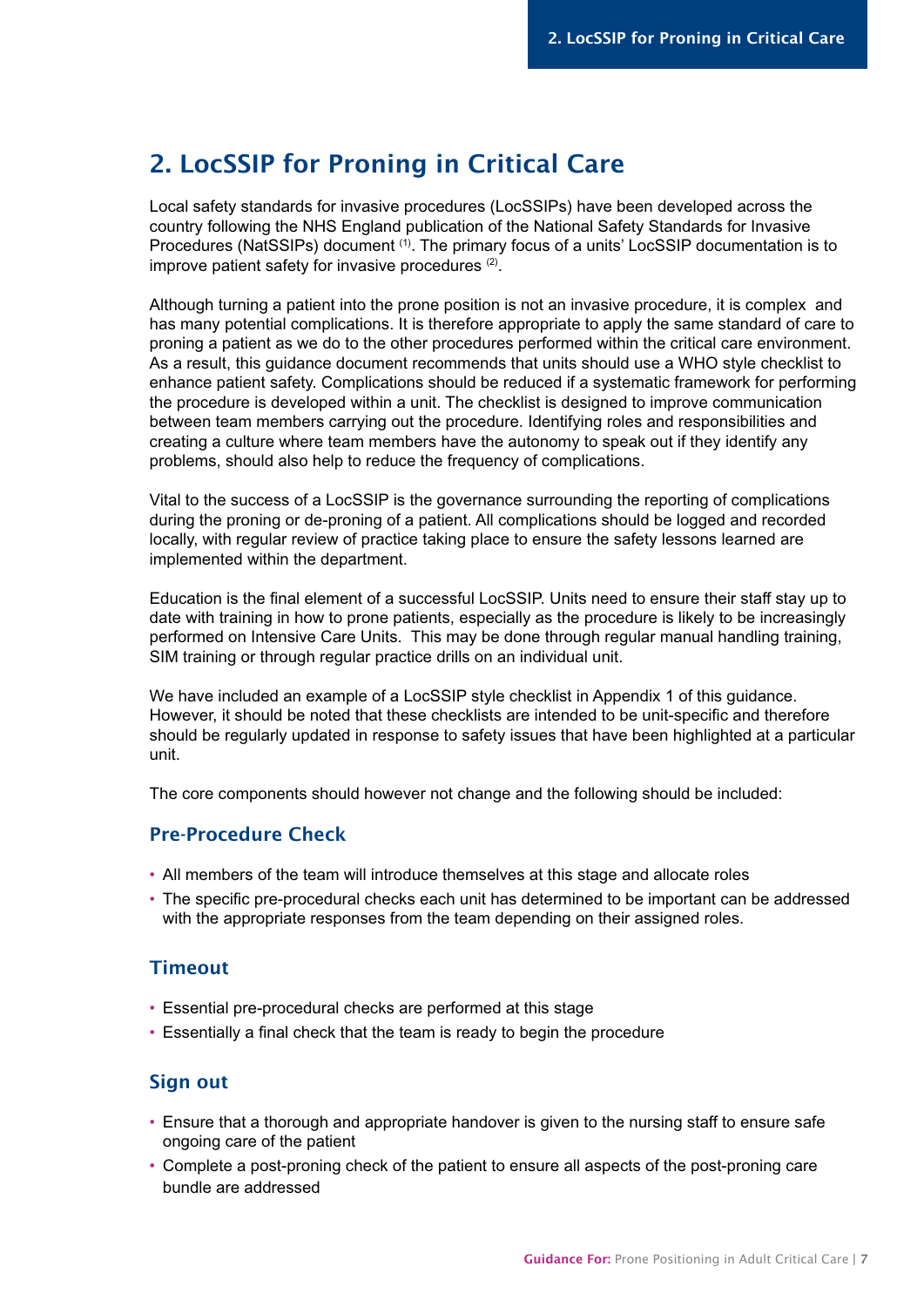### References

- 1. National Safety Standards for Invasive Procedures (NatSSIPS). NHS England Patient Safety Domain and the National Safety Standards for Invasive Procedures Group. 7th September 2015.
- 2. Smith G, Bamford P. LocSSIPS The Quest to Improve Patient Safety. Journal of the Intensive Care Society 2017, Vol. 18(3) 180-183.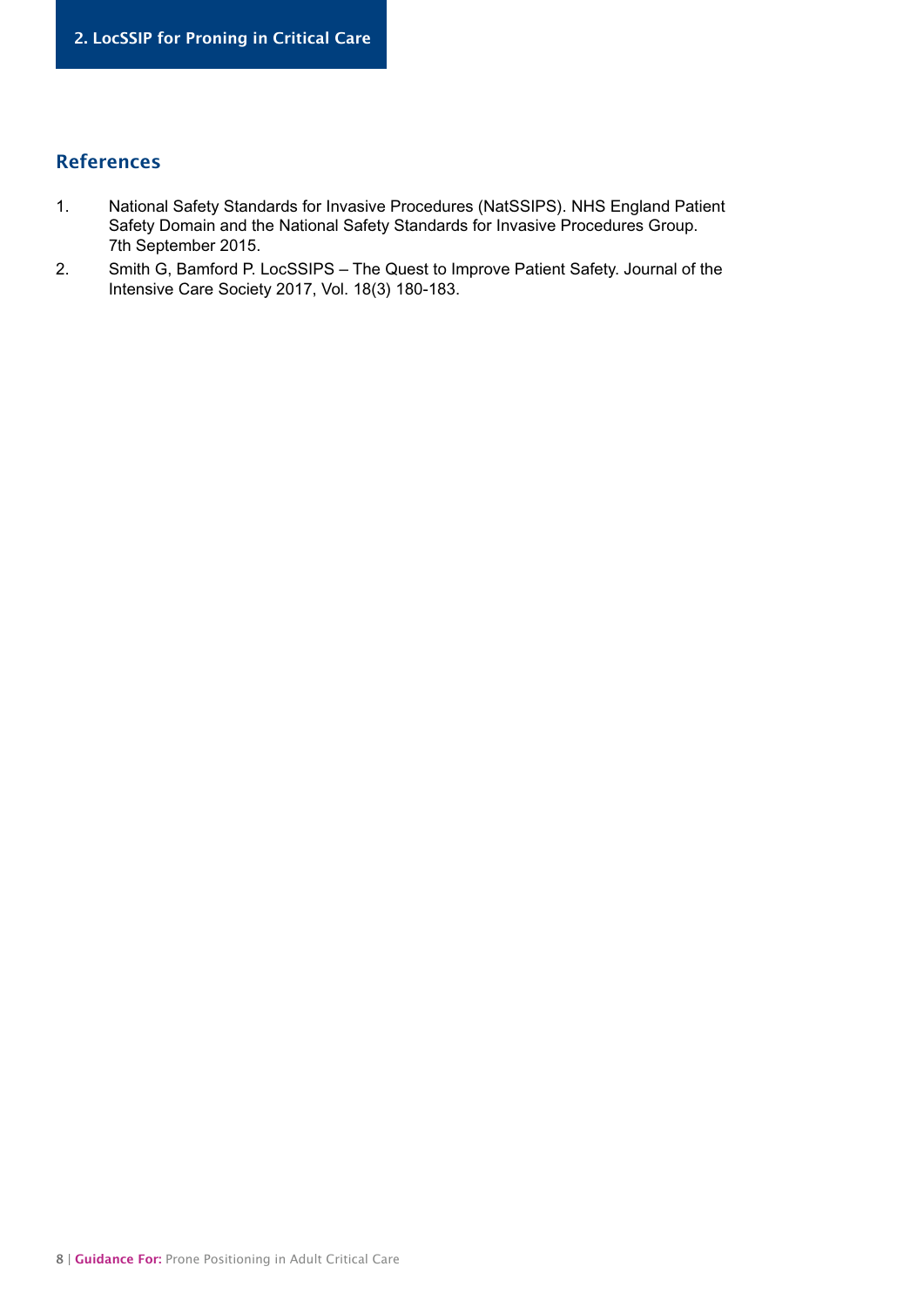# 3. Proning Protocol

There is currently a lack of evidence for an optimal method of proning a patient. The following recommendations are therefore based on common themes that appear in the literature and intend to provide an example of safe and effective practice.

### a. Indications

- Moderate to severe ARDS with PaO2:FiO2 ratio < 150 mmHg and FiO2 ≥ 0.6
- Early within the course of the disease (ideally < 48 hours) following 12-24 hours of mechanical ventilation allowing for treatment optimisation.
- Best outcomes achieved using tidal volumes of 6ml/kg predicted body weight and consider the use of neuromuscular blocking drugs if there is evidence of ventilator dys-synchrony.

### b. Contraindications

### *Absolute:*

- Spinal instability
- Open chest post cardiac surgery/trauma
- <24hrs post cardiac surgery
- Central cannulation for VA ECMO or BiVAD support

### *Relative:*

- Multiple Trauma e.g. Pelvic or Chest fractures, Pelvic fixation device
- Severe facial fractures
- Head injury/Raised intracranial pressure
- Frequent seizures
- Raised intraocular pressure
- Recent tracheostomy <24hrs
- CVS instability despite resuscitation with fluids and inotropes
- Previously poor tolerance of prone position
- Morbid obesity
- Pregnancy 2<sup>nd</sup>/3<sup>rd</sup> trimester

### c. Equipment

- Low air loss mattress/kinetic therapy bed or local equivalent
- Airway trolley
- Closed circuit suctioning
- Endotracheal tube (ETT) tapes
- Eye ointment
- Slide sheet
- x2 clean bedsheets
- x3-5 pillows
- ECG electrodes
- Absorbent pad



Guidance For: Prone Positioning in Adult Critical Care | 9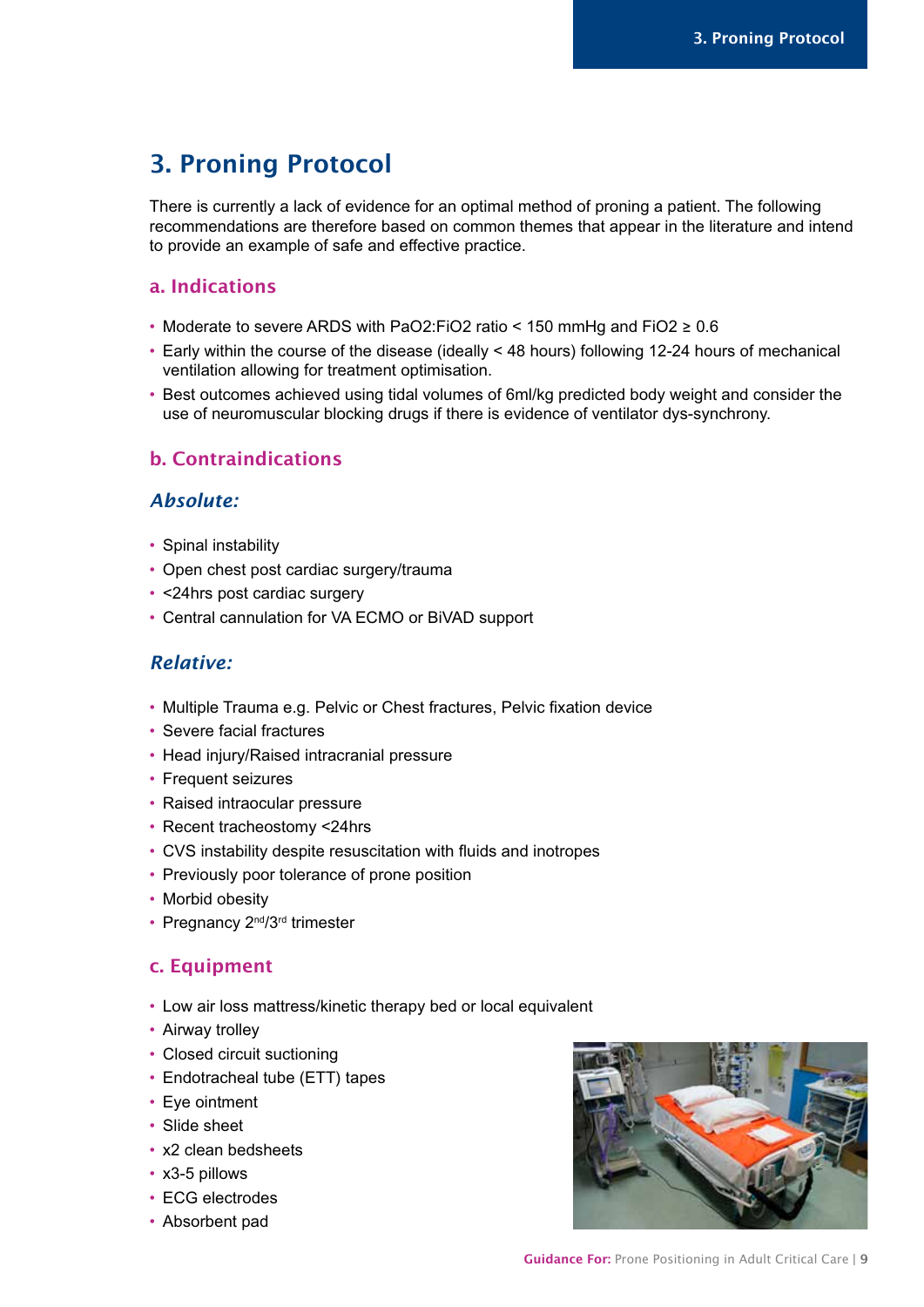### d. Preparation

### *Pre-Procedure*

- Multidisciplinary discussion regarding the potential risks and benefits of prone ventilation
- Ensure no contraindications (See above)
- Inform and counsel patient/relatives if appropriate
- Inform Consultant and Senior Nurse on shift
- Ensure adequate numbers of staff available to facilitate safe procedure
- Ensure the team has considered any outstanding investigations, procedures and necessary transfers that would prove to be difficult to perform once the patient is prone

### *Airway/Breathing*

- Difficult airway trolley checked and available. Note previous laryngoscopy grade and length of the endotracheal tube (ETT) at the lips
- Securely tape or tie the ETT, removing any anchor fast device. If tied then ensure padding in situ between tie and skin
- Suction oropharynx and airway prior to procedure
- Ensure closed circuit suctioning is available and working throughout procedure
- Patient should be pre-oxygenated with 100% O2 and ensure appropriate ventilator settings. Note tidal volume and inspiratory pressure
- Perform pre-proning arterial blood gas and document results

### *CVS/Lines*

- Ensure all lines are sutured and secured
- Discontinue non-essential infusions and monitoring
- Patient should be cardiovascularly stable. Prepare for post-proning instability with preparation of vasopressors/inotropes

#### *Neuro:*

- Patient should be receiving adequate sedation and analgesia. Deep sedation is usual (RASS score of -5)
- Consider muscle relaxation (Bolus dose may be required)

### *Skin/Eyes:*

- Nursing staff to document skin integrity
- Eyes cleaned, lubricated and taped to prevent drying and ulceration. Ideally eyes should be protected with gel pad or similar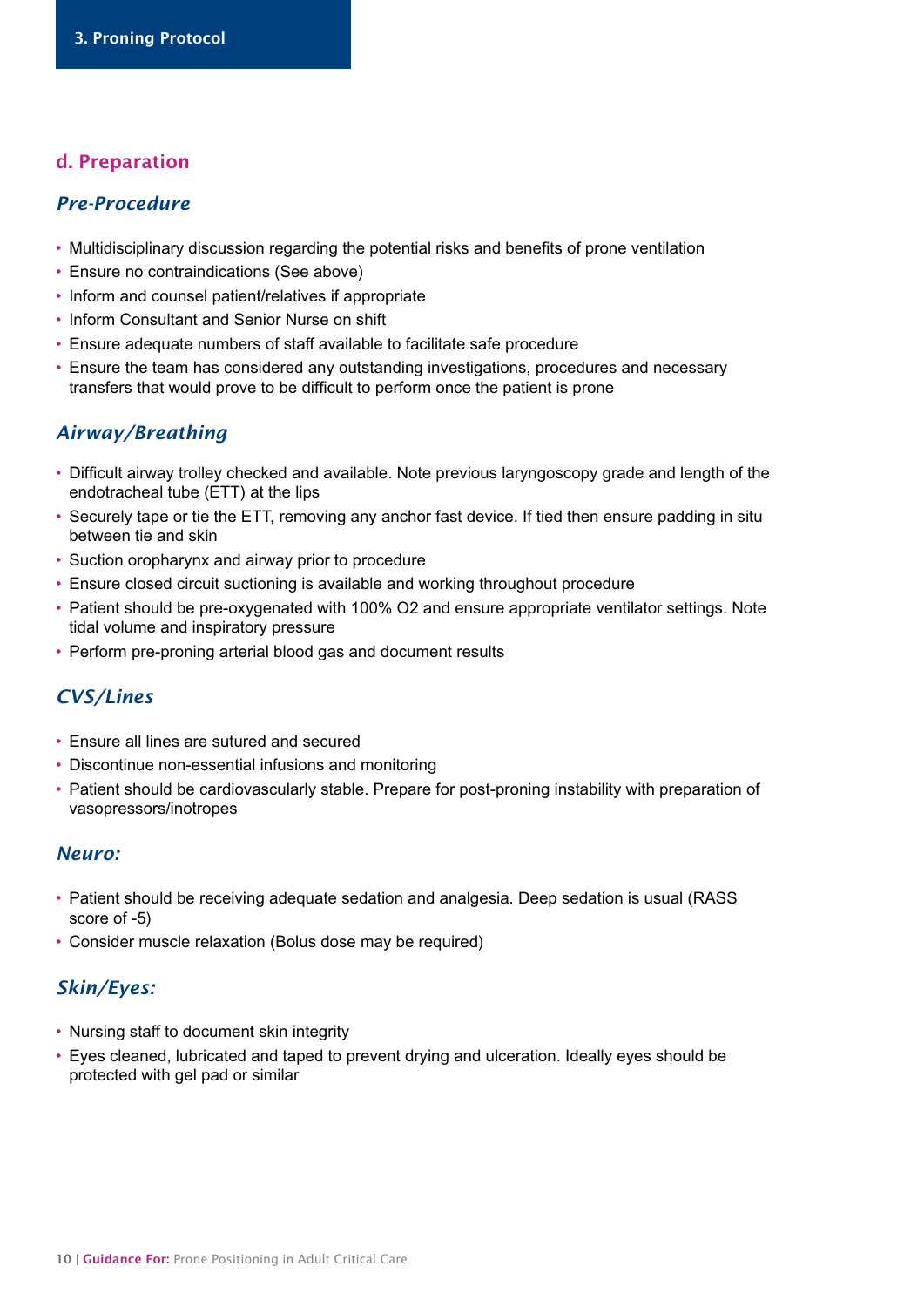### *Tubes/Lines*

- Nasogastric feed should be stopped, and the nasogastric tube aspirated (ideally at least 1hr before proning)
- Document NG length
- Chest drains need to be well secured and placed below the patient. Tubing should run down the patient and be managed by a separate team member. Clamp only if safe to do so.
- Adequate length on the remaining lines/cables running up the patient if above the waist, or down the patient if below
- Urinary catheter should be spigotted and taped to the inside of the leg

### *General*

- Daily hygiene addressed, eg. mouthcare, washing, dressing, changing of stoma bags
- Ventilator as close to the patient as possible on the appropriate side. The patient should be rolled towards the ventilator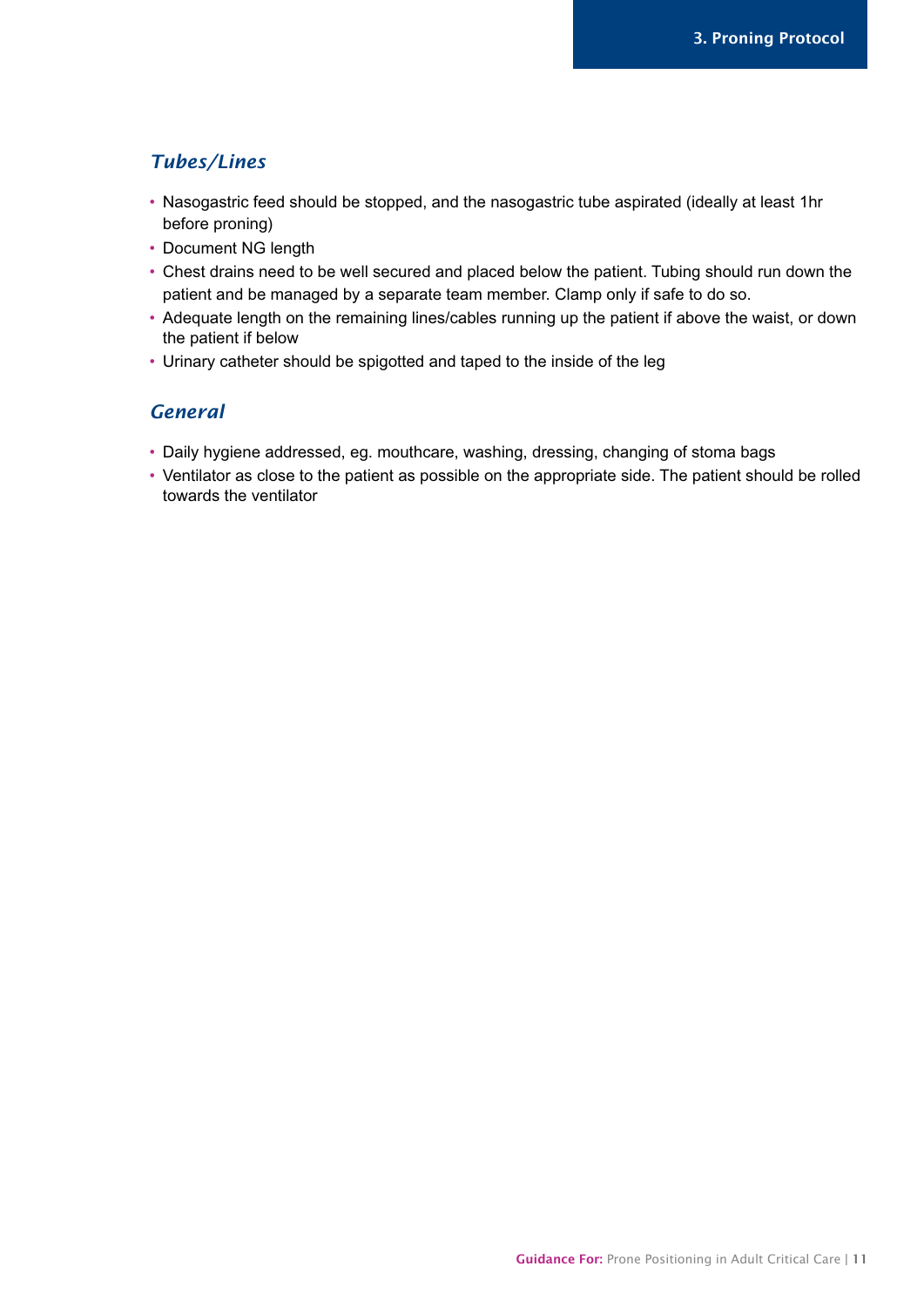### 4. Procedures

### a. Supine to Prone

**Patients should be rolled towards the ventilator, ideally away from any central venous devices.**

### Step 1 – Staffing



- Minimum of 5 people including airway doctor
- Team members to introduce themselves and state their role
- Airway doctor positioned at head end and responsible for coordinating procedure
- At least two other people either side of the patient, but more may be required depending on the size of the patient
- Additional staff allocated to the management of chest drains/ECMO cannulas if in situ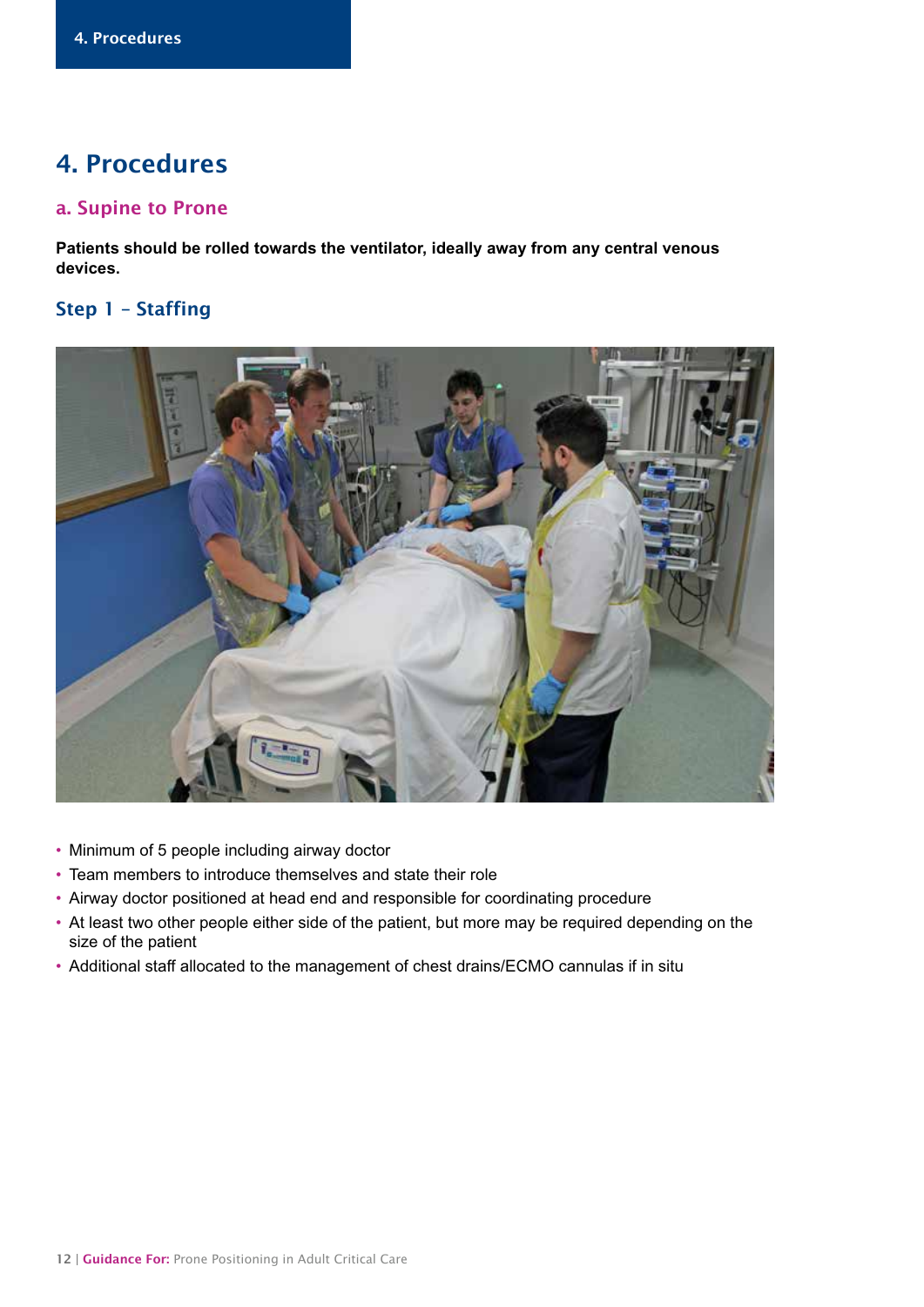### Step 2 – Positioning



- Patient should be laid flat with the bed in a neutral position, on a clean sheet with a slide sheet beneath
- Arm closest to the ventilator is tucked underneath the buttock with the palm facing anteriorly (See diagram)
- Anterior ECG electrodes removed
- Pillows if required, can be placed over the chest, iliac crests and knees. They should be placed strategically, according to the patient's body habitus to reduce the pressure placed upon the abdomen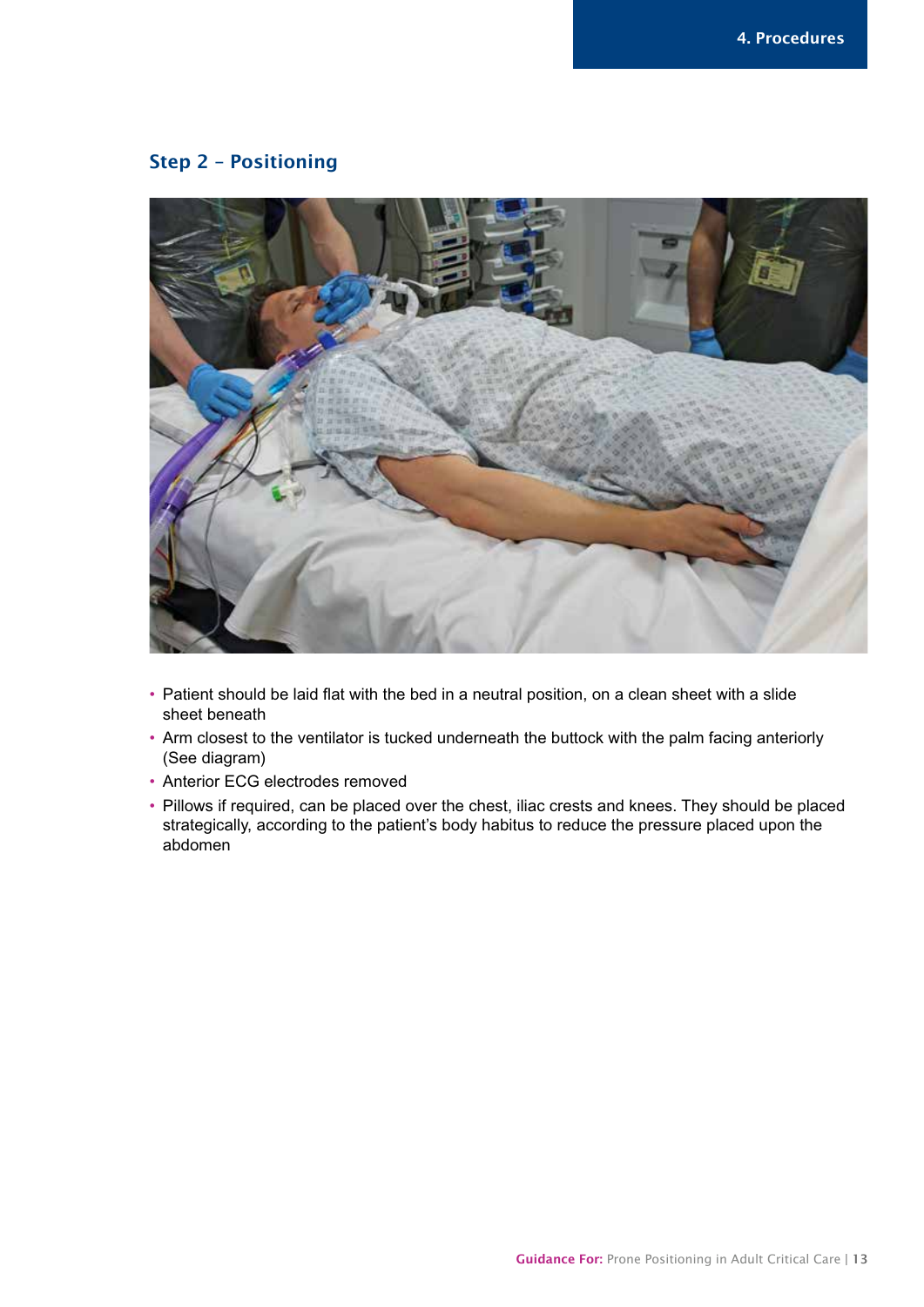### Step 3 – Patient wrapping



• A clean bed sheet should be placed on top of the patient leaving only the head and neck exposed • The edges from the top and bottom bed sheets are rolled tightly together thereby encasing the patient between the two and keeping the pillows in the correct position on top of the patient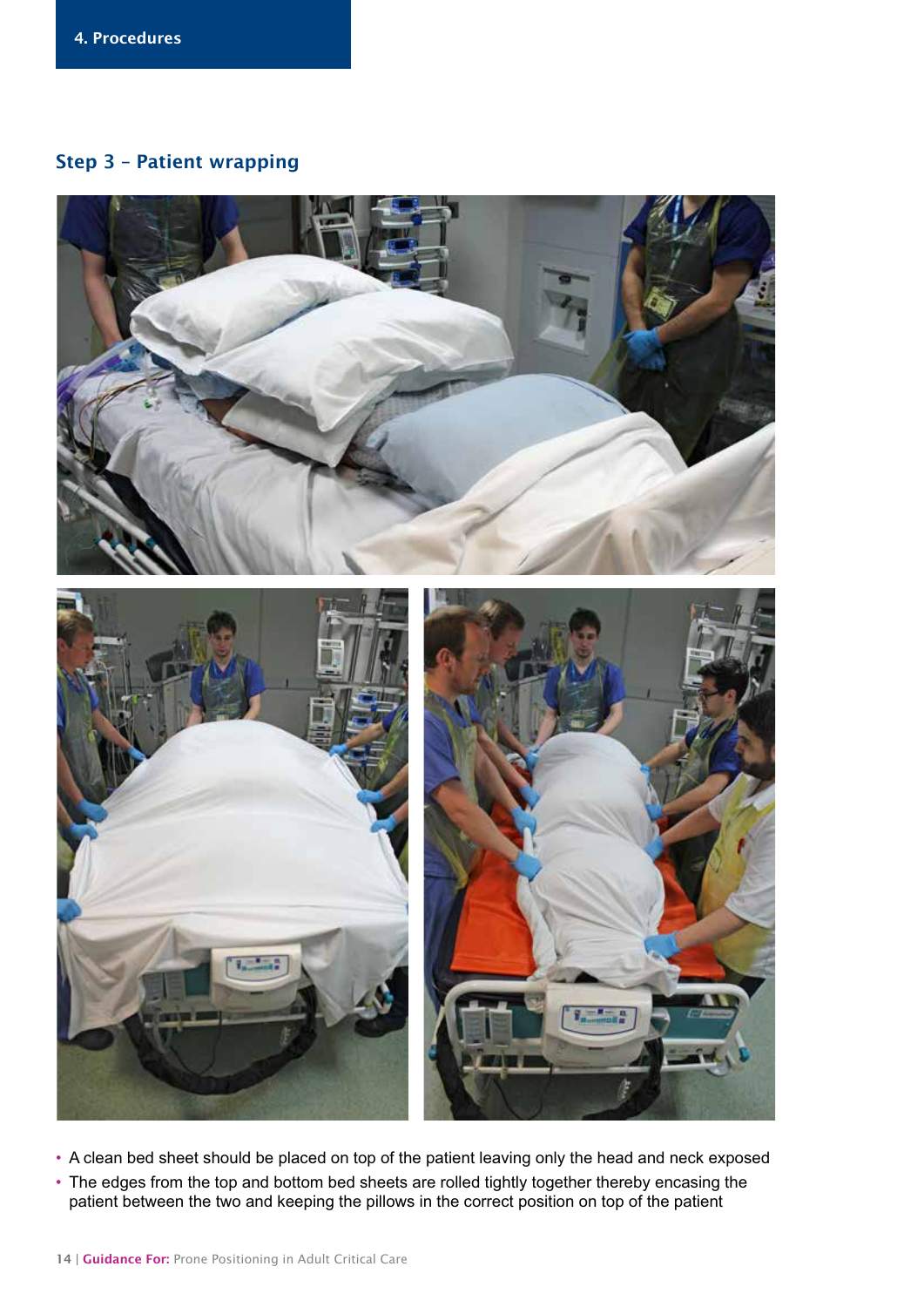![](_page_14_Picture_1.jpeg)

![](_page_14_Picture_2.jpeg)

- Keeping the bed sheets pulled taught and the edges rolled tight, the patient should be moved horizontally to lie on the edge of the bed
- The direction of the horizontal move should be away from the ventilator in the opposite direction to which the patient will be turned

![](_page_14_Picture_5.jpeg)

### Step 5 – Lateral turn

- On the call of the person at the head end, whilst maintaining a tight grip on the rolled up sheets the patient is rotated 90° to lie on their side
- Staff on either side should then adjust their hand positions on the rolled up sheets, so that they now have hold of the opposite edge when compared to the horizontal move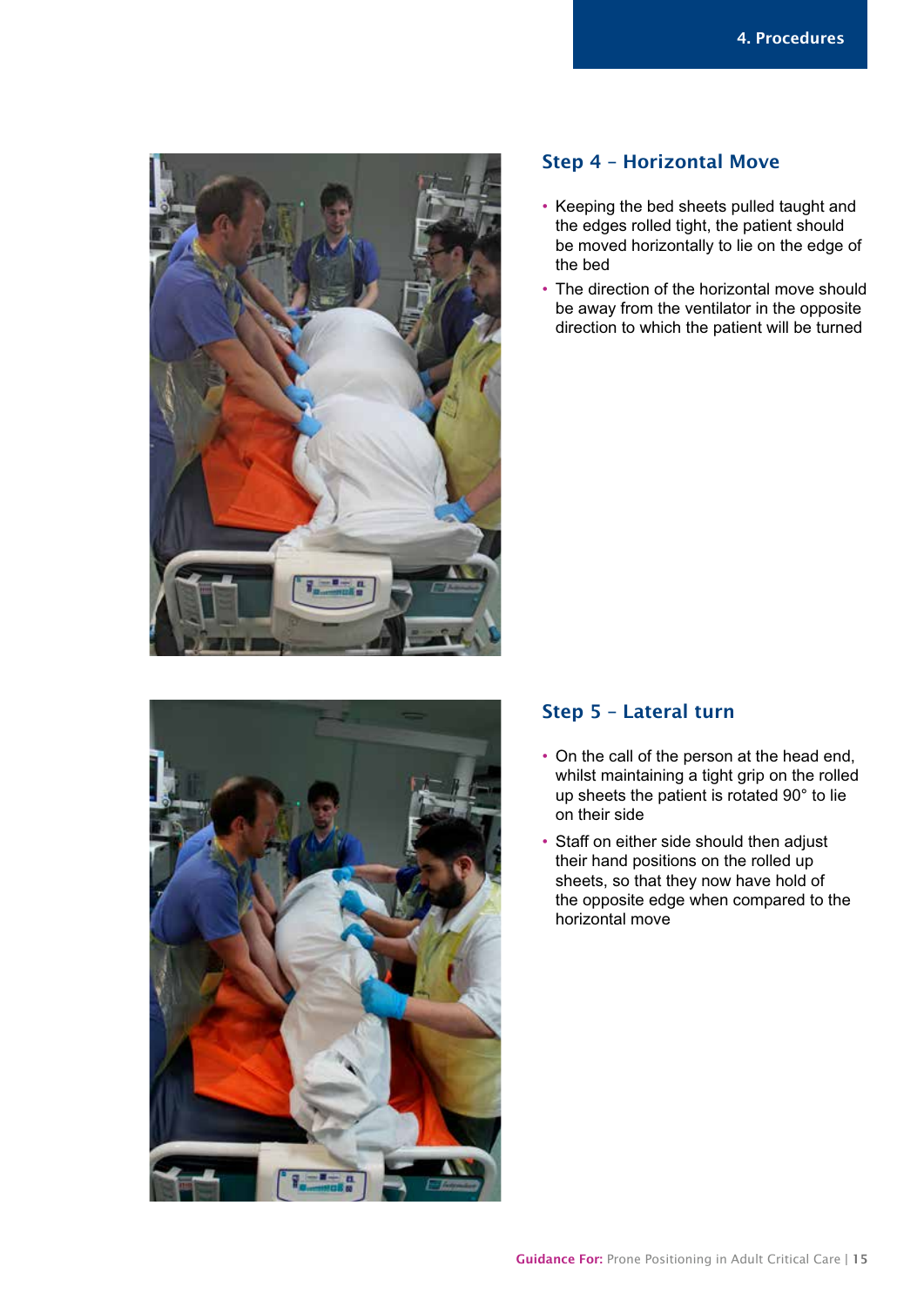![](_page_15_Picture_1.jpeg)

### Step 6 – Proning completion

- On the call of the person at the head end, the rolled up sheet is pulled up from beneath the patient whilst the patient is carefully turned into the prone position.
- Carefully support the head and neck and turn the head to face the ventilator as the patient is moved from the lateral to prone position.
- Ensure the ETT is not kinked and that a  $CO<sup>2</sup>$  trace is still present on the capnograph. Note the length of the ETT at the lips and review ventilator settings.
- Reattach the ECG electrodes and ensure all monitoring is re-established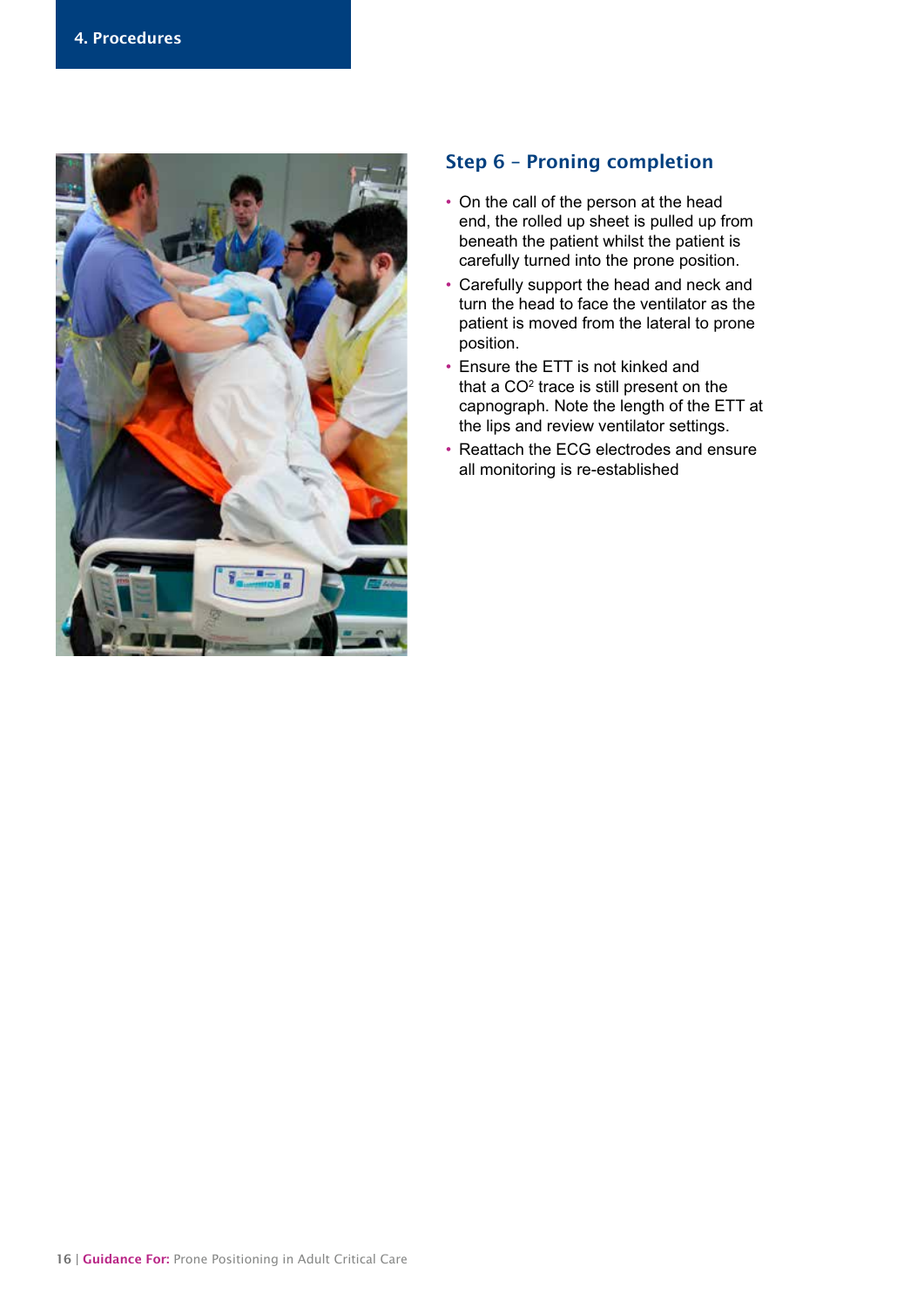### Step 7 – Positioning

![](_page_16_Picture_2.jpeg)

- Ensure the patient is in the centre of the bed and remove the slide sheet, ensuring counter traction on the patient to prevent them slipping off the bed
- Absorbent pad placed under patients head to catch secretions
- Carefully position the arms in the 'swimmers position'. This involves raising one arm on the same side to which the head is facing whilst placing the other arm by the patients side. The shoulder should be abducted to 80° and the elbow flexed 90° on the raised arm
- The position of both the head and arms should be alternated every two to four hours
- The patient should be nursed at 30° in the reverse trendelenburg position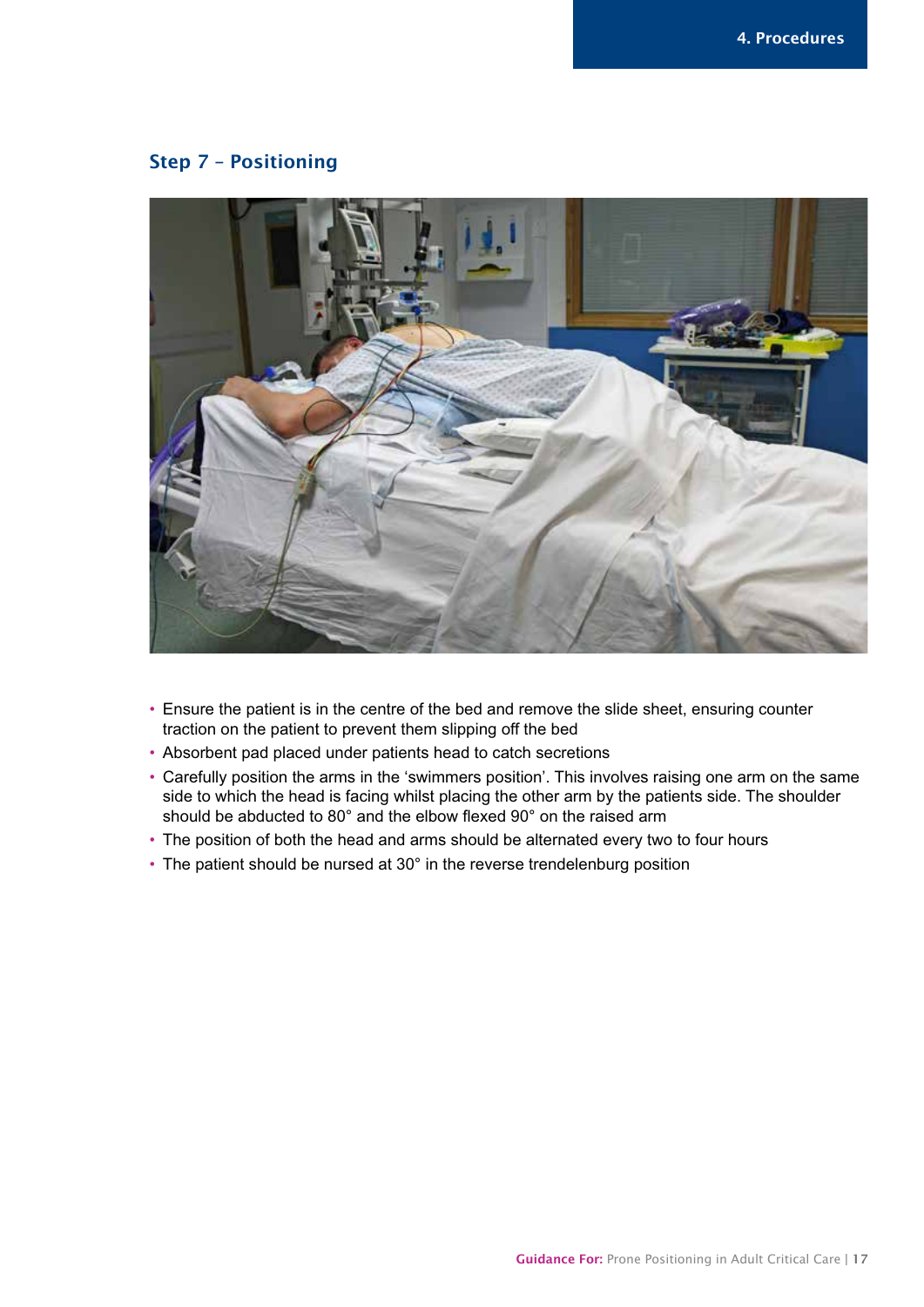### Step 8 – Pressure Care

![](_page_17_Picture_2.jpeg)

- Ensure optimal positioning of pillows tailored to the patient's body habitus
- Pressure areas should be meticulously checked
- No direct pressure on the eyes
- Ears not bent over
- ETT not pressed against the corner of the mouth / lips
- Nasogastric tube not pressed against nostril
- Penis hanging between the legs with the catheter secured
- Lines / tubing not pressed against the skin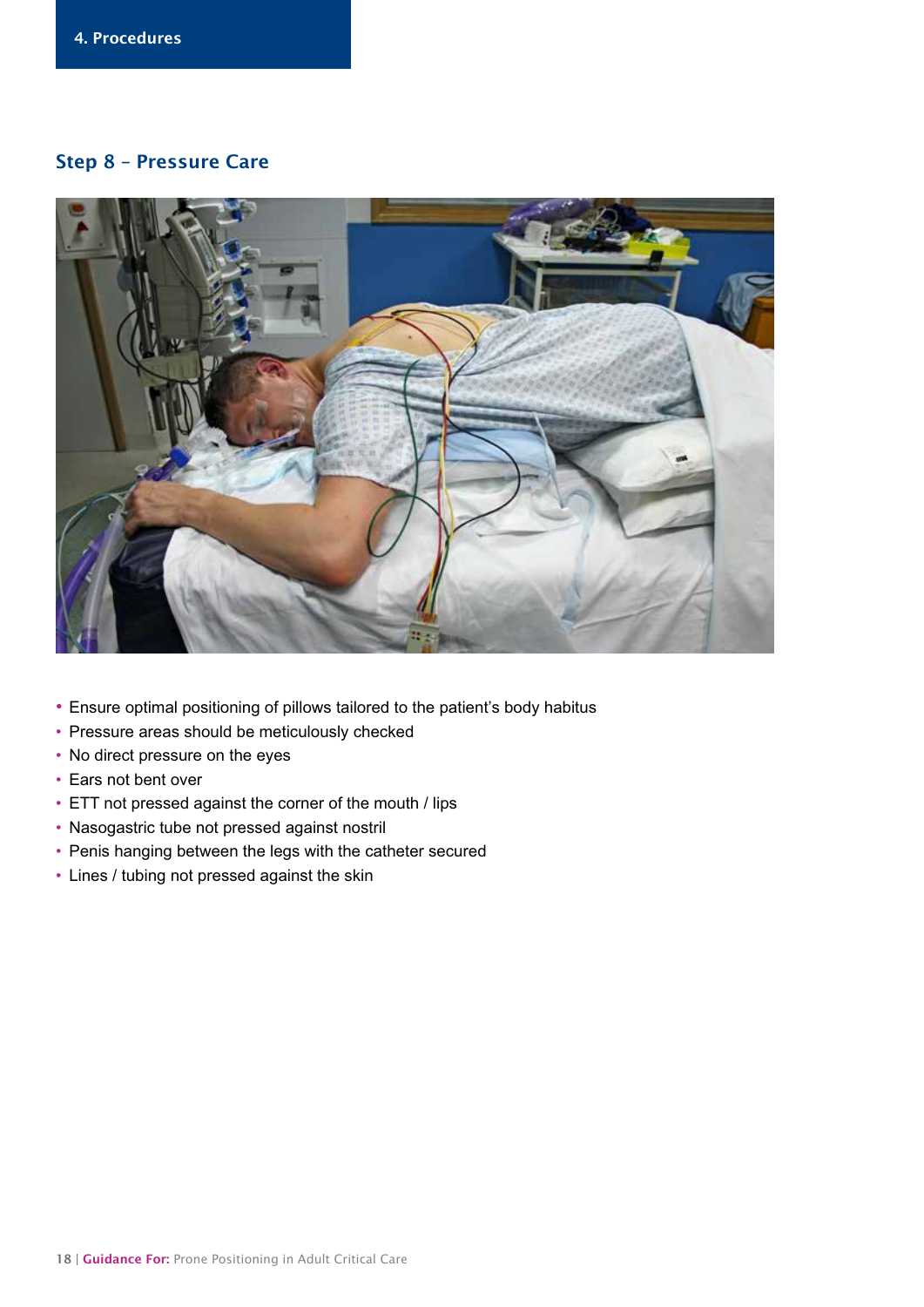### b. Prone to Supine

- Airway trained doctor / adequate staff available
- Preparation as per proning;
	- Pre-oxygenate with 100% oxygen
	- Endotracheal tube and venous lines secure
	- Discontinue non-essential infusions / monitoring
	- Adequate sedation +/- muscle relaxation
	- Nasogastric feed stopped and nasogastric tube aspirated
	- Chest drains secure and below patient
- Patient wrapping as described Horizontal move away from the ventilator so that the patient can be turned towards the ventilator.
- Ideally should be done in the morning; allows medical/nursing review, daily hygiene, physiotherapy and usually when most senior staff are present.

### **Emergencies**

- Emergency 'de-proning' procedures should ideally be discussed before turning a patient prone.
- Emphasis should be placed on the protection of the ETT along with the safety of staff members.
- Turning a patient in an emergency without sufficient help risks further harm to both patient and staff.
- Cardiopulmonary resuscitation can be commenced in the prone position. (See below)
- Dislodgement of the endotracheal tube may be initially managed using a supraglottic airway device – Use of an i-gel may optimise insertion success in the prone position. (1)

#### References

1. Gupta B, Gupta S, Hijam B, Shende P, Rewari V. Comparison of three supraglottic airway devices for airway rescue in the prone position: A manikin-based study. J Emerg Trauma Shock. 2015;8:188–92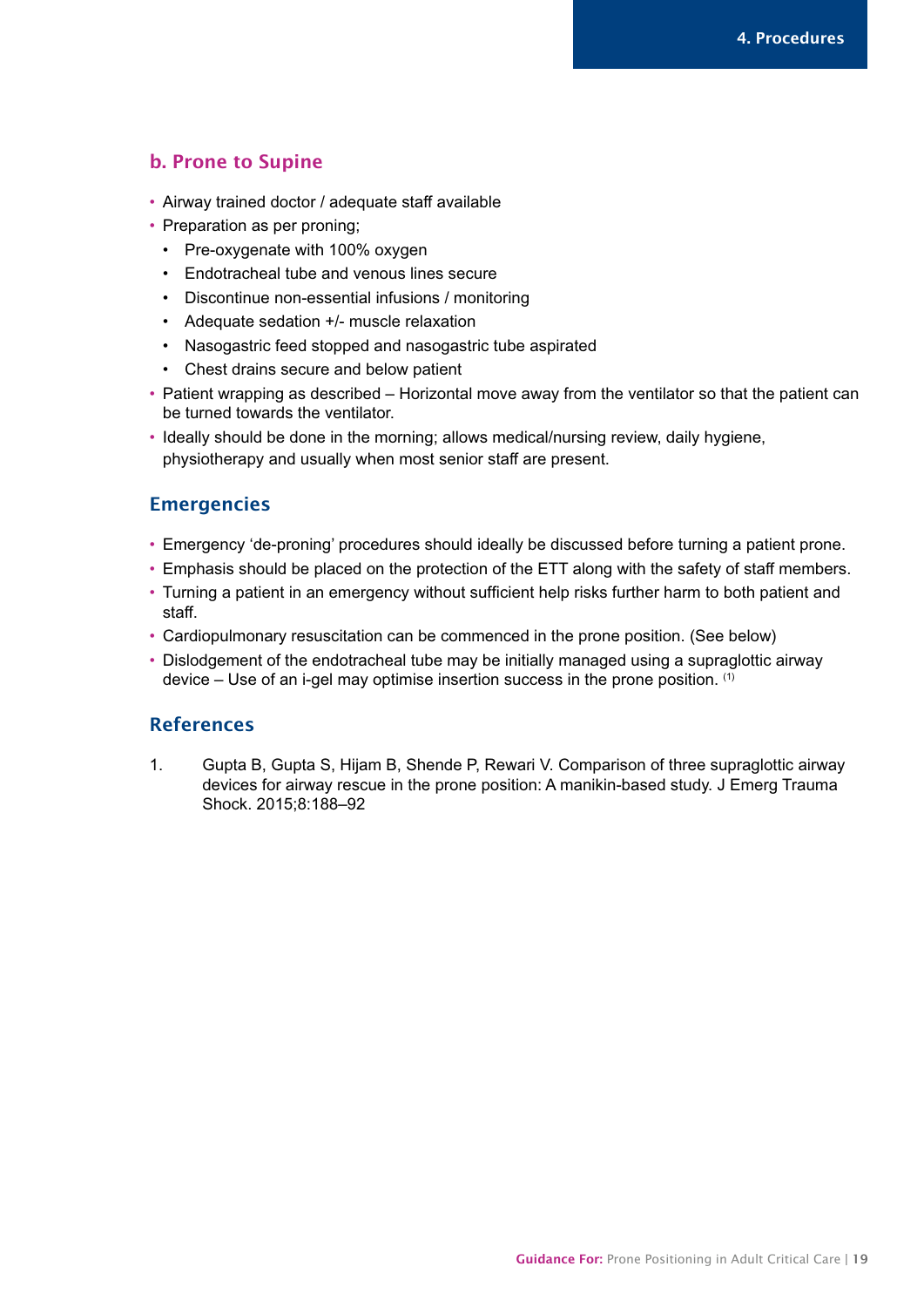# 5. Nursing guidance for maintaining the patient in the prone position to prevent complications

The care of the prone patient requires attention to detail because relatively speaking it accounts for a small proportion of the patients nursed in critical care. The unfamiliarity with nursing patients in the position have led to our recommendation that a post-proning checklist should be made available for nursing staff to use. (See Appendix 1) This would ensure all appropriate measures are taken to reduce the risk of a complication arising due to the patient's position. The anticipation of complications is a key aspect of safety when nursing a patient in the prone position. The following recommendations are based on common themes through the literature and extensive experience in practice.

### Patient positioning:

Having followed the above guidance on moving a patient from supine to prone the patient will finish on their front in the swimmers position. However, with patients being left prone for 16 hours or more there is a need to alter the patients positioning on a regular basis to prevent pressure damage from occurring.

This guideline therefore, advocates a change in the patient's head and arm position every 2-4 hours.  $(3,5)$ 

### Changing patients position:

Personnel: Minimum of three people required: an anaesthetist at head of bed to manage airway when changing head position and one person either side of the bed.

Bring the elevated arm to the patient's side; keeping the elbow at 90° and the palm facing the bed, bring the upper arm down so that it is alongside the chest. Turn the upper arm away from the body towards the legs so that the palm faces upwards at the same time as straightening the elbow. Rest the arm straight alongside the body.

Change the head position; with both arms now straight and alongside the patient's body, slide the patient up the bed so that the head is clear of the mattress. With the help of the other two staff, the anaesthetist can gently hold the head and ventilator tubing in order to turn the head to the other side. Adjust the head supporting aids accordingly. Slide the patient back down the bed so the head, is once again supported by the mattress. The method of changing the head position may vary and should be assessed on an individual patient basis.

Elevate the other arm; ensure that the palm of the hand that is to be moved is facing downwards into the bed. Keeping the upper arm against the chest wall, gently slide the hand upwards until there is 90° bend at the elbow. Maintaining the 90° bend and downward palm, gently slide the hand upwards until 80° abduction is achieved. (1)

### Pillow positioning:

Position pillows:

- Across patient's chest allowing breasts to be supported and free from pressure
- Across pelvis ensuring abdomen to be free of compression
- Under shins preventing hyper-extension at ankle and minimising pressure exerted on patient's knees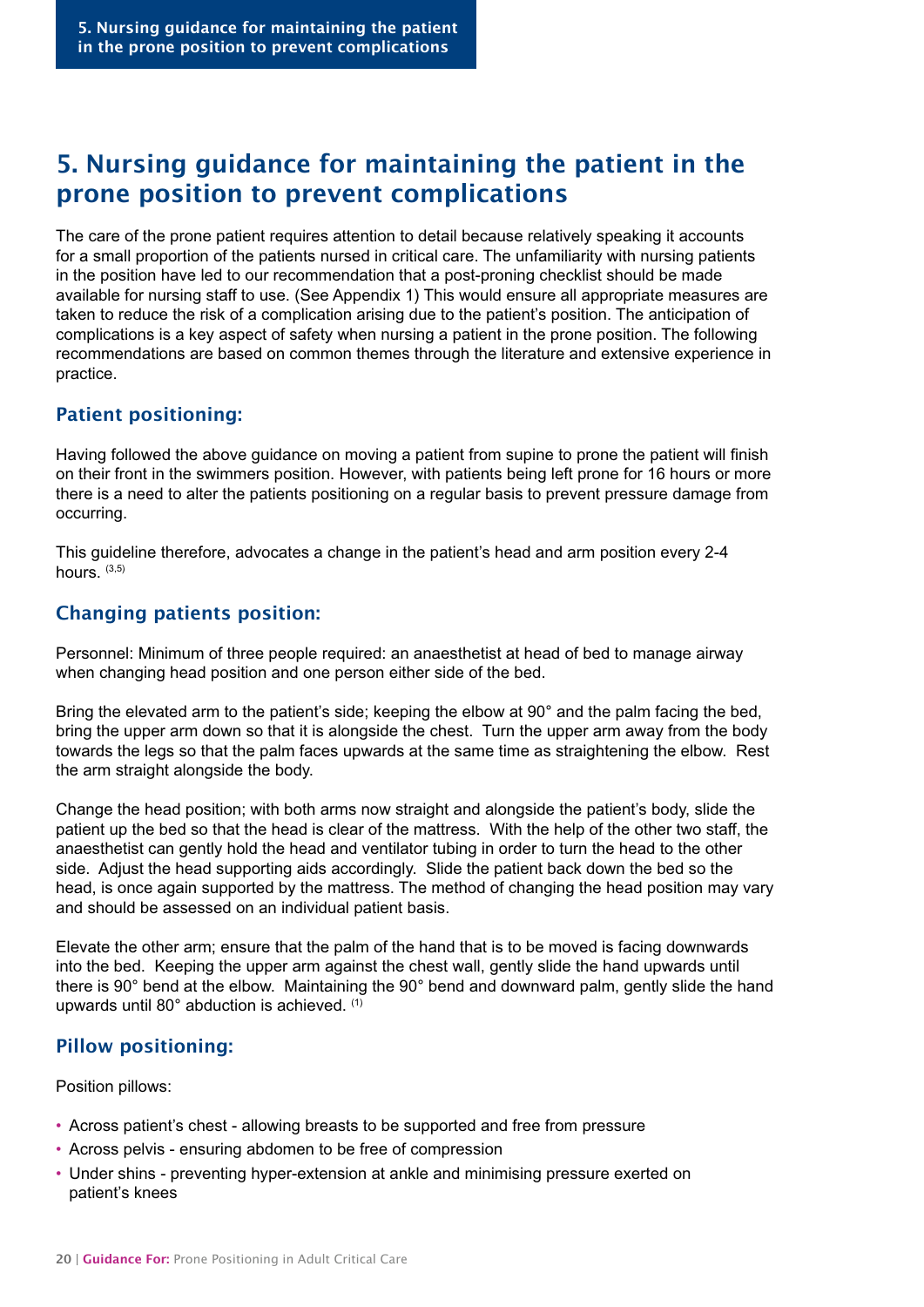Alter height of pillows to ensure that neck and lower back are not hyper-extended Position pillows in such a way, according to patient's size and body habitus to reduce risk of over distention by allowing the shoulders to fall slightly forward of the anterior capsule of shoulder joint, to reduce risk of brachial plexus injury.

### Bed Position and Mattress:

Place bed in reverse trendelenberg position (30° head up)

- Minimises the development of facial oedema
- Reduces risk of NG feed refluxing into airway

Nurse patient on low air loss mattress and check mattress is working correctly prior to turning the patient prone. The authors acknowledge the variation in mattress use across intensive care units. It is therefore advisable to follow recommendations from the relevant hospital trust's manual handling department when using specialised beds or matresses.

### Eyes:

Patients nursed prone may suffer direct pressure on eyes or raised orbital/ophthalmic pressure due to gravitational effects or periocular swelling. This can cause

- Acute primary angle closure glaucoma
- Ischaemic optic neuropathy
- Vascular occlusion
- Orbital apex syndrome visual loss from optic neuropathy with ophthalmoplegia involving multiple cranial nerves.

Therefore pressure needs to be taken off the eyes where possible. (2)

Lightman & Montgomery suggest performing an eye assessment prior to proning; cleaning the eyes, apply eye ointment, covering with eye pads and securing with tape to prevent corneal abrasion. (4)

Close lids, ensures lashes outside eye and lids free of ointment

Apply micropore tape horizontally

Always check corneal clarity with bright light: if not clear, alert medical staff Assess eye condition 2-4 hourly (6)

Keep patient normotensive, 30° foot down positioning (reverse Trendelenburg): to ensure good ocular perfusion pressure to adequately perfuse eyes.

#### Face:

Consider use of a fluidised positioner to create a channel for ETT to reduce the risk of pressure damage.

Monitor skin, including ears and nose. Ensure nasogastric tube is not pressing on inner nose or face. Ensure ears are not bent over.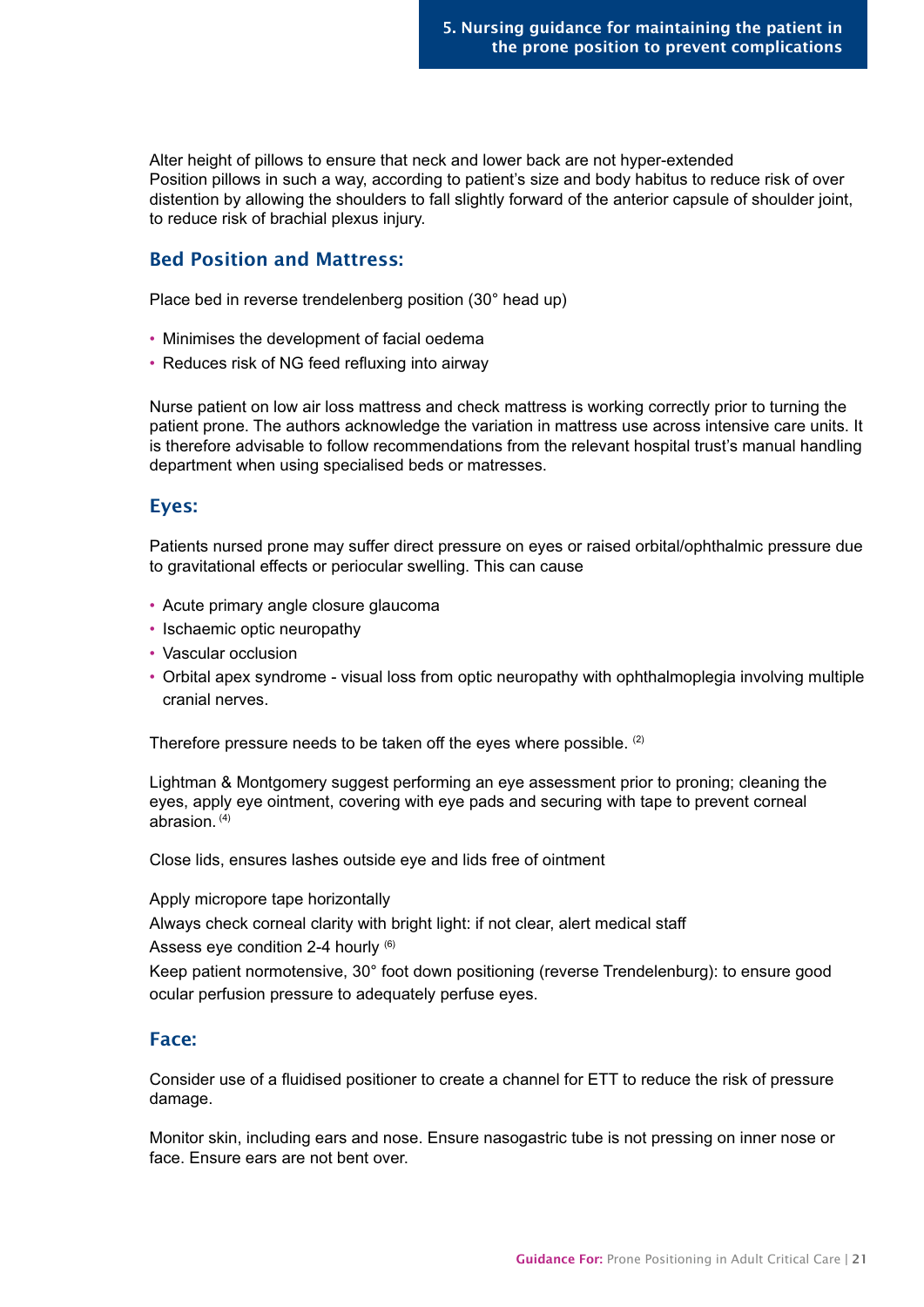### ET Tube:

Check ET length prior to procedure/change ETT if tube short. Where possible ensure ETT is uncut to reduce pressure damage to mouth. Position ETT in middle of mouth, not compressing lips.

Place dermal pads between ETT cotton ties and patient's skin to reduce pressure from securing the ETT.

Monitor tightness of ETT cotton ties to reduce risk of pressure damage .

Check the ETT remains at the pre-prone depth.

Check ETT cuff pressure once patient prone.

Always ensure airway competent doctor present to secure ETT when turning patient's head to alternate swimmer's position.

Have ETCO2 attached to ETT throughout procedure to monitor for disconnection of ventilator from ETT and dislodgement of ETT.

### CVS stability

Re-attach all ECG monitoring and arterial catheter transducer as soon as possible once prone to enable resumption of haemodynamic monitoring. Ensure availability of vasopressor/fluid in case hypotension develops.

### Genitals

Ensure male genitalia is positioned between patient's legs and catheter tube is free and between legs.

### Lines/Drains

Restart all infusions and check the pump pressure to ensure no obstruction to flow.

Ensure all lines are secured properly prior to proning patient.

Consider replacement of CRRT line to appropriate site prior to proning patient (if possible), alternatively consider replacement following de-proning of patient.

Ensure no tubing running underneath patient.

Ensure chest drains patent and on correct degree of suction.

### References

- 1. Galpin, M. (2014) Prone positioning in severe acute respiratory failure Salisbury NHS Foundation Trust: Integrated clinical information database
- 2. Grixti, A., Sadri, M., & Datta, A. (2012) Uncommon ophthalmologic disorders in intensive care unit patients Journal of Critical Care 27(6): 746.e9-746.
- 3. Harcombe, C. (2004) Nursing patients with ARDS in the prone position Nursing Standard 18(19): 33-39
- 4. Lightman, S., & Montgomery, H. (2017) Ophthalmic Services Guidance: Eye Care in the Intensive Care Unit London, ICS
- 5. Watling, G. (2016) Guideline for Prone Ventilation in critical care unit at Colchester General Hospital (version 1.6)
- 6. Eye Care in the Intensive Care Unit. June 2017. The Royal College of Opthalmologists and Intensive Care Society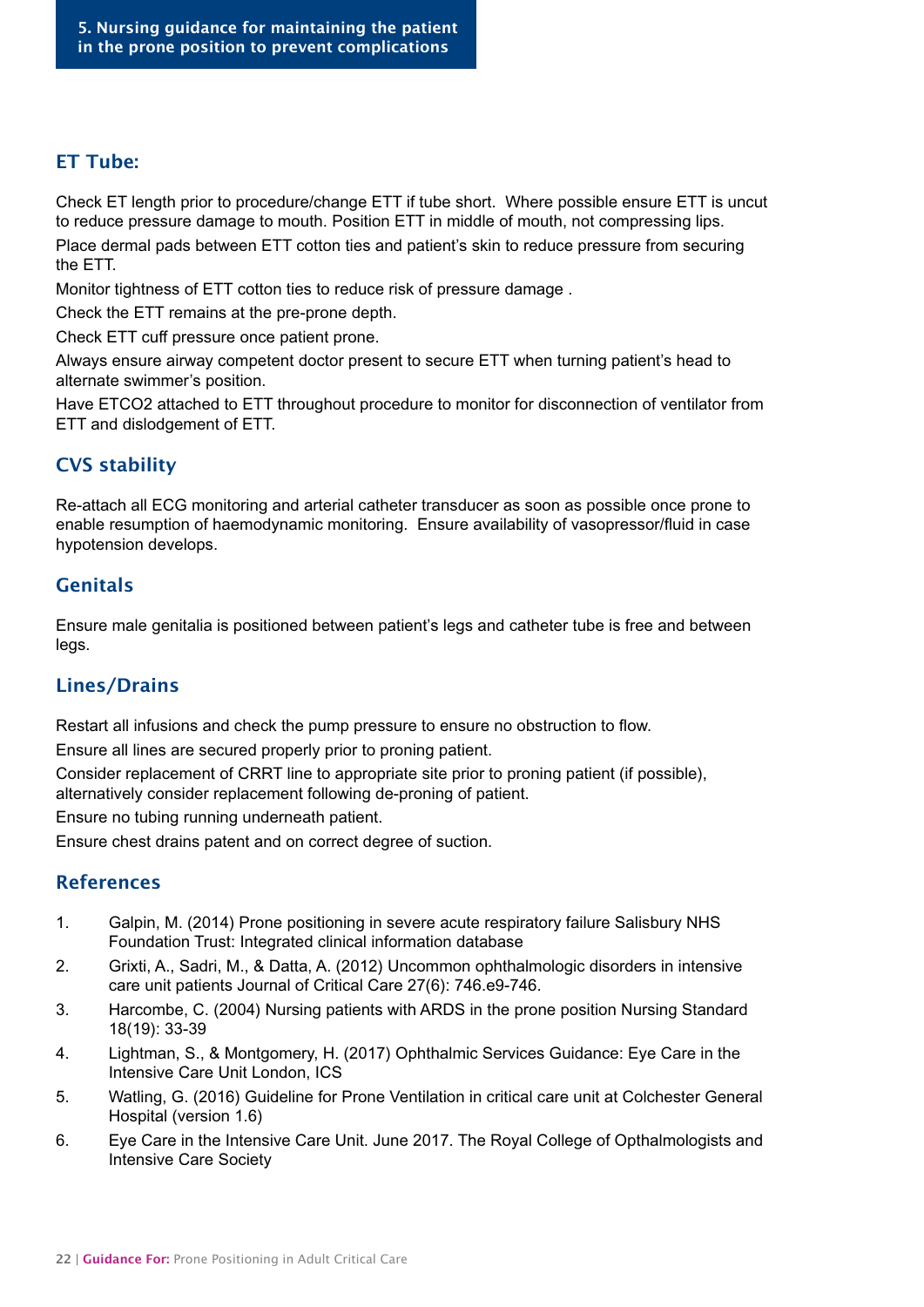### 6. Special Circumstances

#### a. Prone positioning on ECMO

### Introduction and background

Extra-corporeal membrane oxygenation (ECMO) describes an intervention that allows blood to be drained through a cannula placed in a central vein. A centrifugal pump then drives the venous blood through a membrane oxygenator which adds oxygen and removes carbon dioxide before the blood is returned to the body under pressure. If the blood is returned through another venous cannula, it is described as Respiratory, or Veno-Venous (VV) ECMO, supporting the functions of the lungs. If the return cannula is placed in a large artery then it is described as Cardiac, or Veno-Arterial (VA) ECMO, supporting the functions of the hearts and lungs.

A significant proportion of patients referred for VV ECMO will have already undergone prone positioning, either during escalation through local management protocols for the deteriorating respiratory failure patient, or on clinical advice from an ECMO centre. Once established on VV ECMO it is unusual for patients to be prone positioned. Aside from the additional risks associated with the ECMO circuit and cannulae, it is also rarely needed. This is because blood flows through the membrane oxygenator, commonly of up to 5 litres/minute, mean that it is normally possible to fully oxygenate and decarboxylate the majority of a patients cardiac output. In this situation, the ECMO almost completely replaces a patient's lung function, and allows lung rest with minimal minute ventilation.

### Indications for prone positioning on ECMO

There are three main situations when prone positioning may be considered during VV ECMO treatment:

- 1 Refractory hypoxia on ECMO
- 2 To facilitate pulmonary toilet and drainage
- 3 Failure to wean VV ECMO

Of note, the only official guidance regarding prone positioning in ECMO comes from the Extracorporeal Life Support Organisation (ELSO), which recommends consideration of proning on ECMO when there is posterior lung field consolidation with some lung fields open anteriorly (1).

#### Refractory hypoxia on ECMO

One of the main potential benefits of respiratory ECMO is the ability to rest the lung, reducing ventilatory pressures and avoiding ongoing iatrogenic trauma. This is achieved by pressureprotecting ventilator settings, commonly accepting a small minute ventilation, with the extra oxygenation and decarboxylation requirements being undertaken by the ECMO. There are, however, circumstances where it is not possible to achieve ECMO flows that come close to matching the cardiac output. This may be because of patient physical and anatomical features restricting the size of either the drainage or return cannula, and therefore the amount of blood flow possible. It can also be because the patient has a high native cardiac output state, for example, high output sepsis. When this occurs, the increased fraction of cardiac output that bypasses the ECMO circuit can be considered shunt blood, and pulmonary gas exchange is required for oxygenation and decarboxylation. If it is not possible to increase ECMO blood flows, or reduce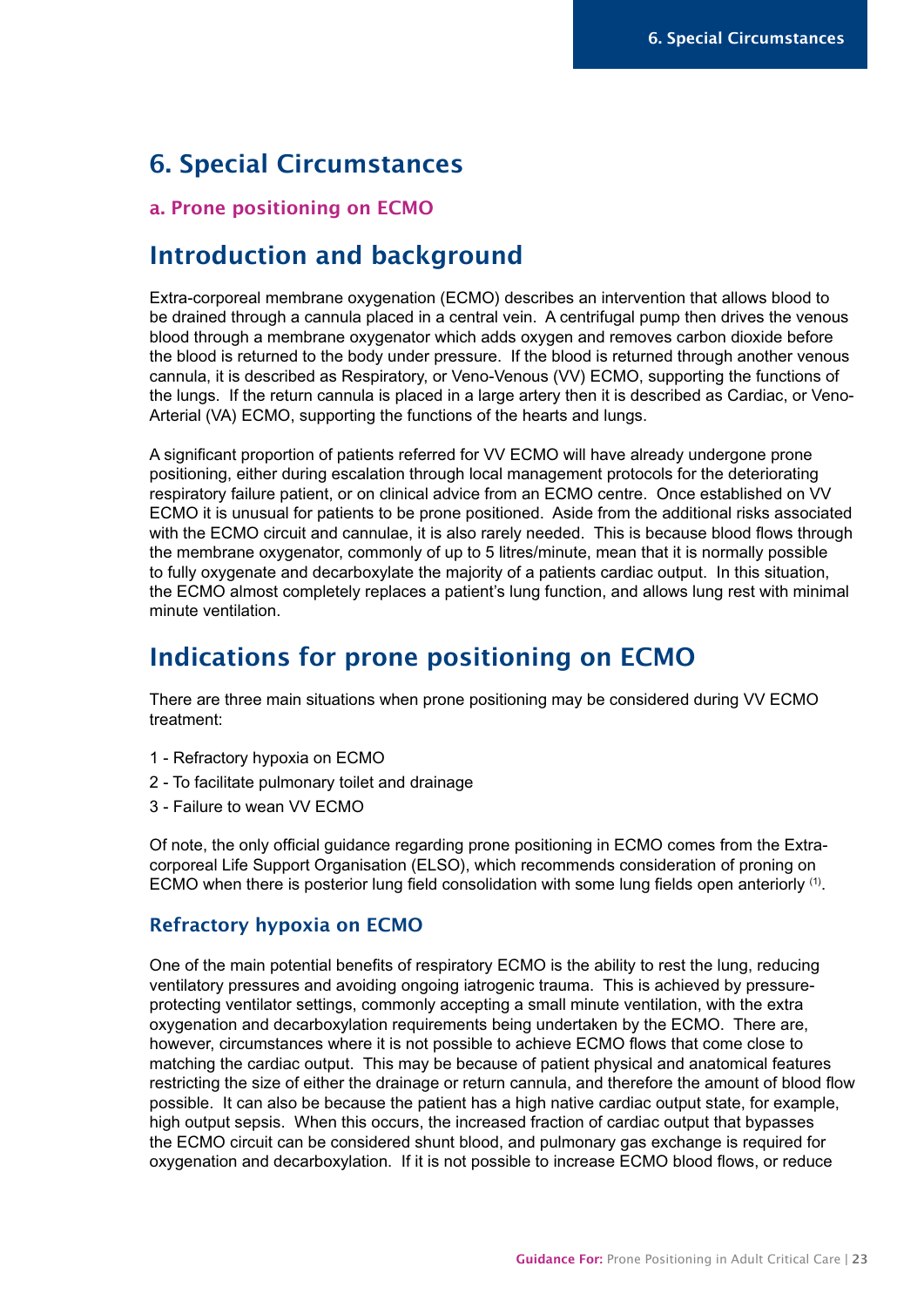a patient's cardiac output, the only alternative is to increase mechanical ventilation and inspired ventilator oxygen fraction. In severely diseased and poorly compliant lungs, prone positioning can then be considered to maximise pulmonary oxygenation and compliance, while still aiming to pressure protect the lungs.

### Pulmonary Toilet and Drainage

There are some causes and contributors to acute severe respiratory failure that can necessitate VV ECMO support, and still produce a high output state in terms of pulmonary secretions. Examples may include after a severe pulmonary haemorrhage, or a pneumonia with extensive inflammatory exudate and sputum production. A stepwise approach involving suction, patient positioning, bronchoscopy and potentially one-lung ventilation (if unilateral pathology), can be considered. Depending on both clinical and radiological features, some patients, despite being on VV ECMO, will improve quicker and wean from ECMO sooner with postural drainage facilitated by the prone position.

### Failure to wean VV ECMO

VV ECMO is often described as a way of pressing 'pause' on a rapidly deteriorating respiratory failure patient, buying time and preventing ongoing iatrogenic damage while the underlying cause for the respiratory failure is targeted and treated. As time on VV ECMO passes, the chances of significant complications related to the VV ECMO increase, including circuit and bleeding problems, as well as all the usual complications associated with a prolonged critical care admission. There may come a point in a respiratory ECMO patient's admission where they have failed to wean from ECMO support. The potential improvements in oxygenation and compliance with prone positioning may override the risks of proning in a patient who has not made significant progress. This decision should be taken after careful consideration of the individual circumstances of the patient.

# Risks of Prone positioning on ECMO

All of the normal risks of prone positioning are present with the addition of ECMO specific risks. These specific risks include:

- The possibility of dislodging the ECMO cannulae
- Increased risk of air entrainment into the ECMO circuit
- Reduction in ECMO blood flows through compression of an ECMO cannulae and circuit tubing or through abdominal pressure changes
- Bleeding from cannulae sites that are no longer accessible
- Difficulty managing an oxygenator thrombosis that requires immediate circuit change.

Despite concerns about these complications, some of which would carry a high risk of morbidity and mortality, the published evidence suggests the risks are low and prone positioning is safe. A systemic review of seven studies of proned ECMO patients identified bleeding from cannulae sites in two studies and a single episode of air entrainment as the only complications in over 49 ECMO patients proned (2). A recent published case series of 17 proned ECMO patients demonstrated one episode of oxygenator thrombosis and one episode of reduced blood flow which recovered, and no other complications (3).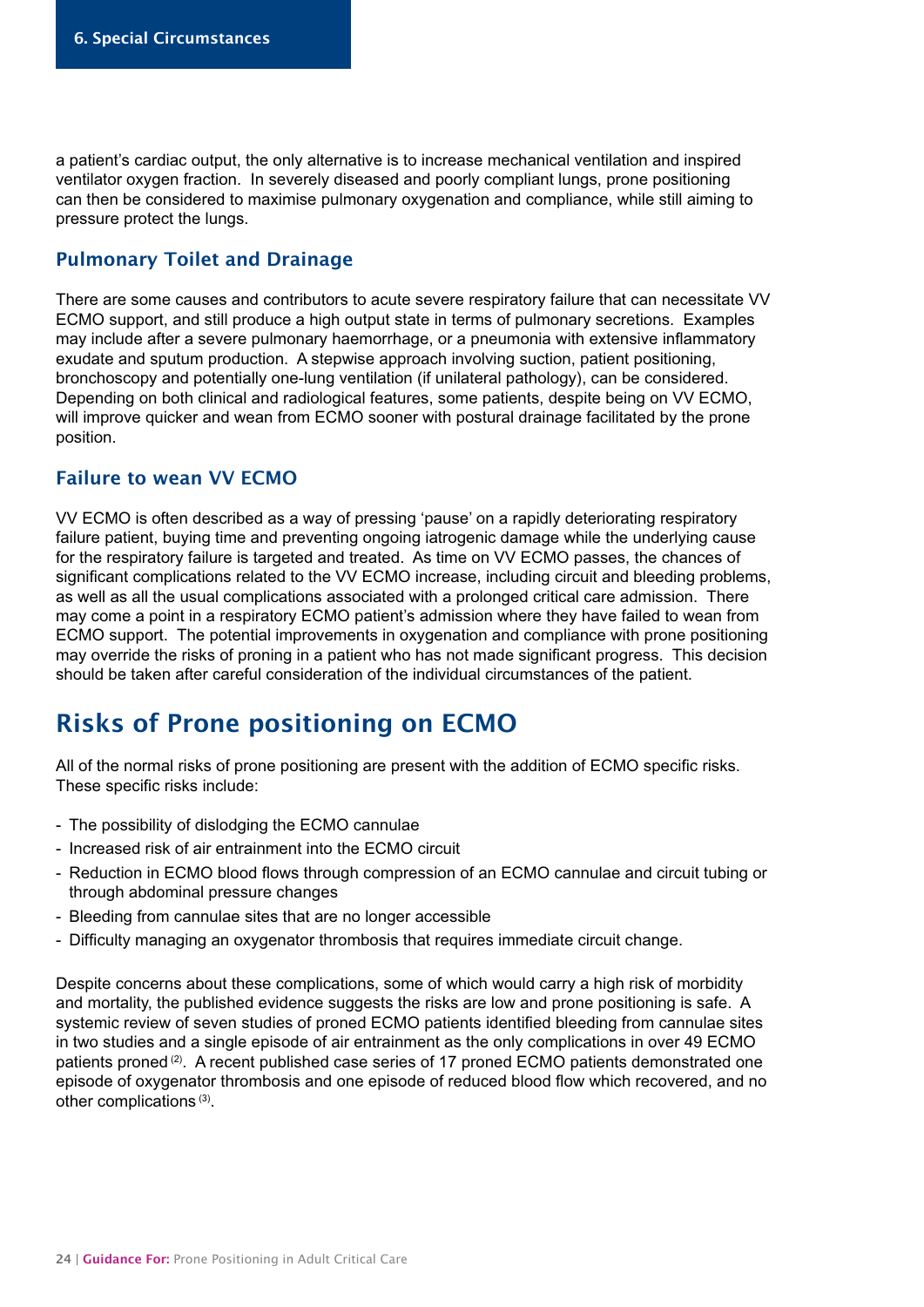## Practicalities and approach to Prone positioning on ECMO

The proning procedure for patients on ECMO should follow a similar approach to that of any other patient being proned. Priority should be on an adequate number of trained personnel and a structured checklist approach. As well as the normal number of people and roles required, there is an additional need, as a minimum, for a perfusionist or ECMO nurse to manage the ECMO console and pump, and a senior ECMO clinician to manage the cannulae and circuit during the prone positioning. Discussions should be had prior to proning of what to do in the event of an immediate ECMO related complication occurring. Volume infusions should be available if blood flows drop, and fluid resuscitation is required to improve ECMO drainage. All ECMO circuit tubing should be assessed if under the patient once proned, to ensure no compression that could reduce flows. Cannulae insertion sites should be carefully assessed prior to proning, and any bleeding managed prior to prone positioning. Careful positioning to avoid increases in intra-abdominal pressure once proned is needed to prevent reductions in inferior vena-cava ECMO drainage.

### Conclusion

Prone positioning in patients on ECMO is an infrequent occurrence, but there are some indications where it should be considered. There are some additional risks and complexities, but the evidence suggests that these can be minimised and it is potentially a safe intervention. It is important that it takes place in a specialist ECMO centre with proning experience and protocols.

### References

- 1. ELSO Adult Respiratory Failure Supplement to the ELSO General Guidelines, Version1.3 Dec 2013 Page 3
- 2. Culbreth R, Goodfellow L; Complications of Proning During Extracorporeal Membrane Oxygenation fro Respiratory Failure; A Systematic Review; Respiratory Care: 2016 Vol 6 No 2
- 3. Kimoun A, Roche S, Bridey C, Vanhuyse F, Fay R, Girerd N, Mandry D, Levy B; Prolonged prone positioning under VV-ECMO is safe and improves oxygenation and respiratory compliance; Ann. Intensive Care (2015) 5:35 p249-254

### b. Flexible Bronchoscopy in the Prone Position

The role of flexible bronchoscopy in patients with lung parenchymal disease requiring mechanical ventilation is well established. Samples obtained from the bronchial tree provide diagnostic information which can be used to guide therapeutic interventions e.g. bronchoalveolar lavage. Suction of retained tracheobronchial secretions can ameliorate airway collapse and promote lung recruitment. Prone positioning may enhance mobilisation of bronchial secretions from the distal to proximal airways through postural drainage and recruitment of atelectatic lung1 . Impairment of ventilation may be seen if appropriate clearance is not achieved<sup>2</sup>, in which case bronchoscopy may be indicated. To achieve benefit, it is recommended that mechanical ventilation in the prone position be delivered for at least 16 hours per day in moderate/severe ARDS<sup>3</sup>. Early termination of prone ventilation for bronchoscopy in the supine position may negatively impact the benefit derived from prone positioning.

Flexible bronchoscopy in this cohort of patients is particularly challenging due to severe hypoxia and the physiological consequences of introducing the flexible bronchoscope through the endotracheal tube. Partial obstruction of the endotracheal tube by the bronchoscope increases airway resistance producing undesirable effects on inspiratory and expiratory flows which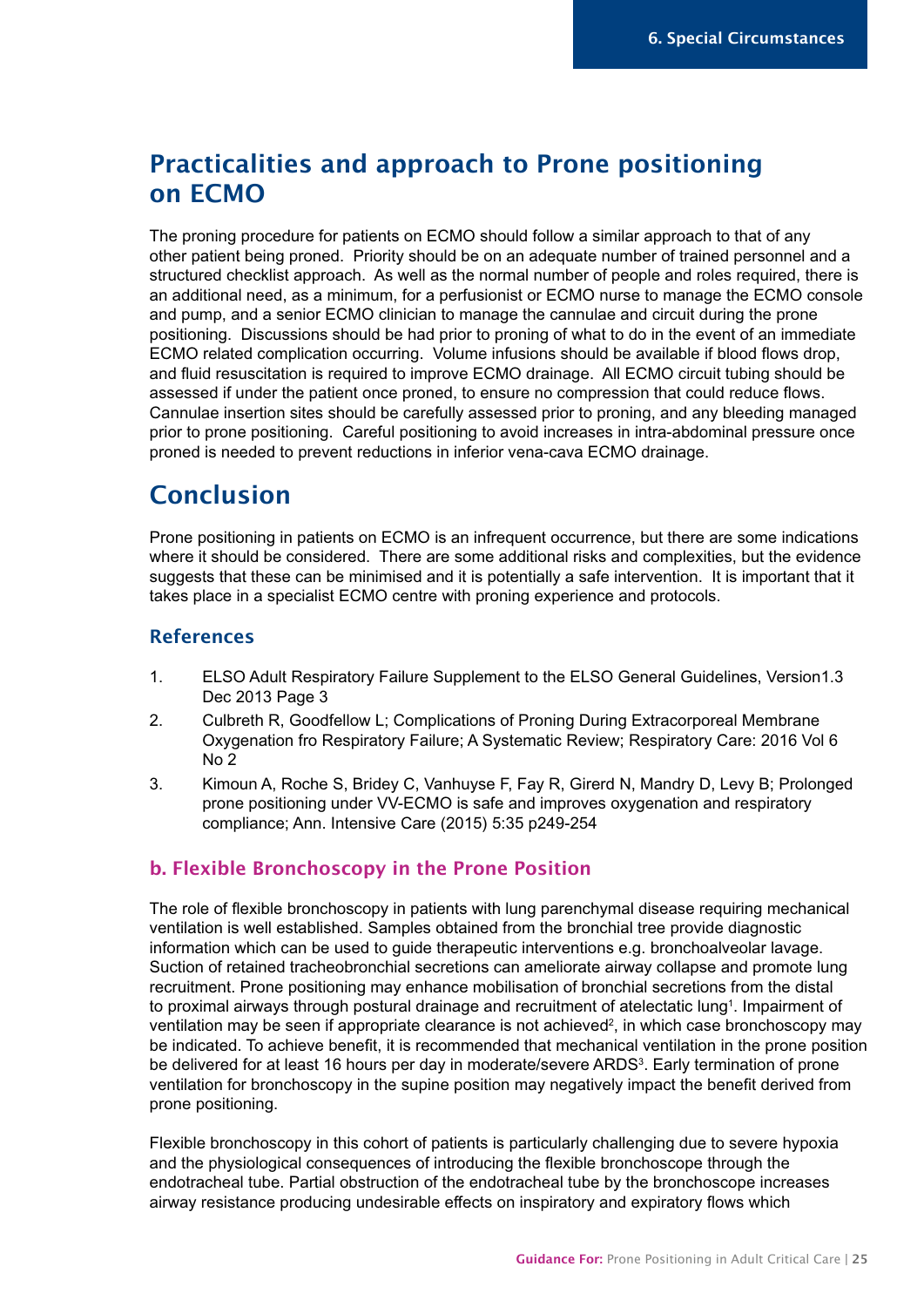increase airway pressures and impair delivery of the tidal volume<sup>4</sup>. Modification of the ventilator settings is required to prevent hypoxia through de-recruitment and ameliorate hyperinflation and alveolar overdistension<sup>5</sup>. Unrecognised, this may lead to worsening of the lung parenchymal injury and possibly the development of life-threatening pneumothorax in diseased lungs<sup>6</sup>. Careful consideration is required with regard to the internal diameter of the endotracheal tube and external diameter of the selected bronchoscope<sup>7</sup>. The endotracheal tube diameter should be  $\geq 1.5$ mm greater than the bronchoscope.

There is a lack of information regarding the conduct and safety of flexible bronchoscopy in patients with moderate-to-severe ARDS who are mechanically ventilated in the prone position. A case report<sup>8</sup> and case series<sup>9</sup>, totalling less than 10 patients, have suggested that flexible bronchoscopy in the prone position is feasible allowing therapeutic aspiration of airway secretions and collection of respiratory samples for diagnostic purposes. Performing bronchoscopy in brief sequential cycles with recovery periods may offset some of the negative physiological effects associated with the intervention in this patient group<sup>9</sup>. However, concerns regarding safety remain and warrant further evaluation4 . A careful risk-benefit assessment should be undertaken prior to the decision to proceed with bronchoscopy in the prone position.

### References

- 1. Gattinoni L, Taccone P, Carlesso E, et al. Prone position in acute respiratory distress syndrome. Rationale, indications, and limits. Am J Respir Crit Care Med 2013; 188(11): 1286-1293.
- 2. Graf J, Marini JJ. Do airway secretions play an underappreciated role in acute respiratory distress syndrome? Curr Opin Crit Care 2008; 14: 44-49
- 3. FICM/ICS Guideline Development Group. Guidelines on the management of acute respiratory distress syndrome. Version 1, July 2018.
- 4. Guillon A, Nay M-A, Kamel T. Flexible bronchoscopy-related safety in patients with severe ARDS. Crit Care 2018; 22: 166.
- 5. Lapinsky SE, Mehta S. Bench-to-bedside review: Recruitment and recruiting maneuvers. Crit Care 2005; 9: 60-65.
- 6. Nay M-A, Mankikian J, Auvet A, et al. The effect of fibreoptic bronchoscopy in acute respiratory distress syndrome: experimental evidence from a lung model. Anaesthesia 2016; 71: 185-191.
- 7. Du Rand IA, Blaikley J, Booton R, et al. British Thoracic Society guideline for diagnostic flexible bronchoscopy in adults. Thorax 2013; 68: i1-i44.
- 8. Guarracinoa F, Bertini P, Bortolotti U, et al. Flexible bronchoscopy during mechanical ventilation in the prone position to treat acute lung injury. Rev Port Pneumol 2013; 19(1): 42-44.
- 9. Kalchiem-Dekel O , Shanholtz C, Jeudy J, et al. Feasibility, safety, and utility of bronchoscopy in patients with ARDS while in the prone position. Crit Care 2018; 22: 54.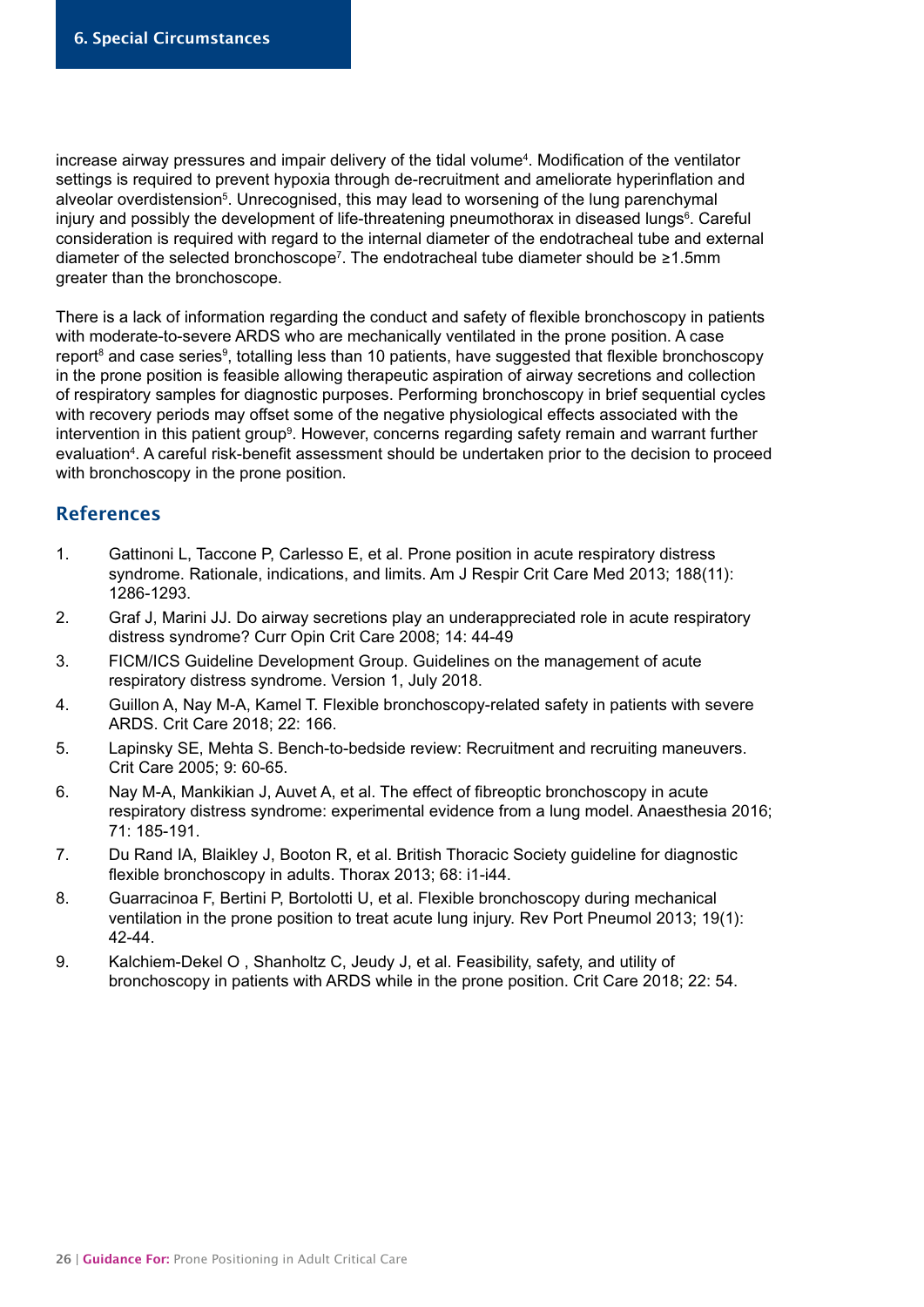# 7. Cardiac arrest in the prone position

Early high quality chest compressions along with prompt defibrillation are of critical importance in optimising survival from cardiac arrest. Even short interruptions to chest compressions can adversely affect outcome and delay to defibrillation is related to reduced hospital survival. (1)

Whilst it may be easier to resuscitate somebody in the supine position, turning a critically ill prone patient in an emergency is associated with significant risk. There is the risk of displacement of the endotracheal tube, disconnection of vascular lines as well as injury to the patient and staff. The time delay associated with the procedure would also inevitably delay effective chest compressions and defibrillation.

The idea of prone cardio-pulmonary resuscitation (P-CPR) was first proposed by McNeil in 1989. (2) In 2001 Brown et al. published a systematic review of 22 case reports of CPR in proned positioned patients, 10 of which survived to discharge. (3) In 2003 Mazer et al. demonstrated that P-CPR generated a higher systolic and mean arterial pressure during circulatory arrest in ICU patients than standard CPR $(4)$ , with similar results again published by Wei at al. in 2006.  $(5)$ 

Resuscitation Council (UK) guidelines published in 2014 recommend that chest compressions should be started without any initial change in position in adult patients who have a cardiac arrest during neurosurgery. <sup>(6)</sup> It is recommended that the efficacy of CPR should be judged using the endtidal CO2 and arterial pressure and waveform, with the patient turned supine if chest compressions are judged to be ineffective.

The 2010 American Heart Association guidelines for cardiopulmonary resuscitation and emergency cardiovascular care recommend that 'when the patient cannot be placed in the supine position, it may be reasonable for rescuers to provide CPR with the patient in the prone position, particularly in hospitalized patients with an advanced airway in place'. (7)

### Chest Compressions

There is little good evidence to guide the optimum position for chest compressions in the prone patient. The Resuscitation Council and American Heart Association make no specific recommendation as the majority of evidence comes from individual case reports. The first case reports of successful prone CPR were published in 1992 by Sun et al. They reported two successful resuscitations of prone neurosurgical patients using 'reversed precordial compression'. They recommended chest compressions over the mid-thoracic spine using a hand under the lower sternum as counter-pressure. (8) In 1996 Dequin et al. reported successful prone CPR in an ICU patient with severe pneumonia, reporting two-handed chest compression over the midthoracic spine with a second person providing counter-pressure under sternum. (9) Gomes et al. have reported a successful case of prone CPR in a neurosurgical patient, using chest compression over the mid-thoracic level but

![](_page_26_Picture_9.jpeg)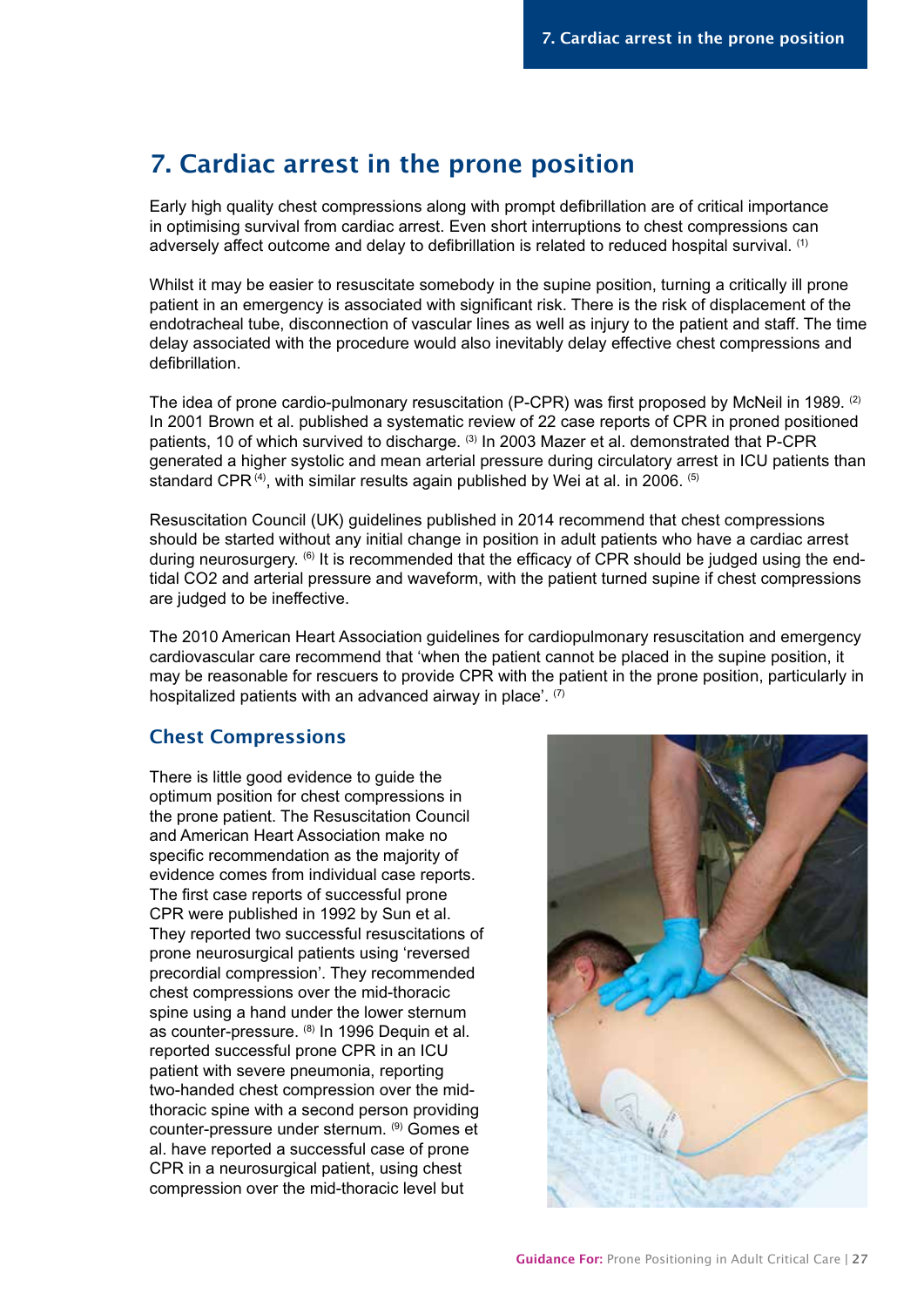without sternal counter-pressure. (10) A recent study published by Kwon et al. retrospectively reviewed the chest computed tomography images of 100 proned patients and defined the optimum landmark for prone CPR as the region which correlates with the largest left ventricular (LV) area. They concluded that the largest LV cross-sectional area is 0 to 2 vertebral segments below the inferior angle of the scapula in at least 86% of patients, although further studies are needed to determine whether this position is optimal for chest compressions in the prone position. (11)

Taking into account the limited evidence available, we recommend a two-handed technique for chest compressions over the mid-thoracic spine located between the two scapula. Counter-pressure may be applied using a second person.

![](_page_27_Picture_3.jpeg)

### Defibrillation

Successful defibrillation can be achieved with the pads either applied postero-lateral (one in the left mid-axillary line, the other over the right scapula) or in the bi-axillary positions. See photo below. (6)

![](_page_27_Picture_6.jpeg)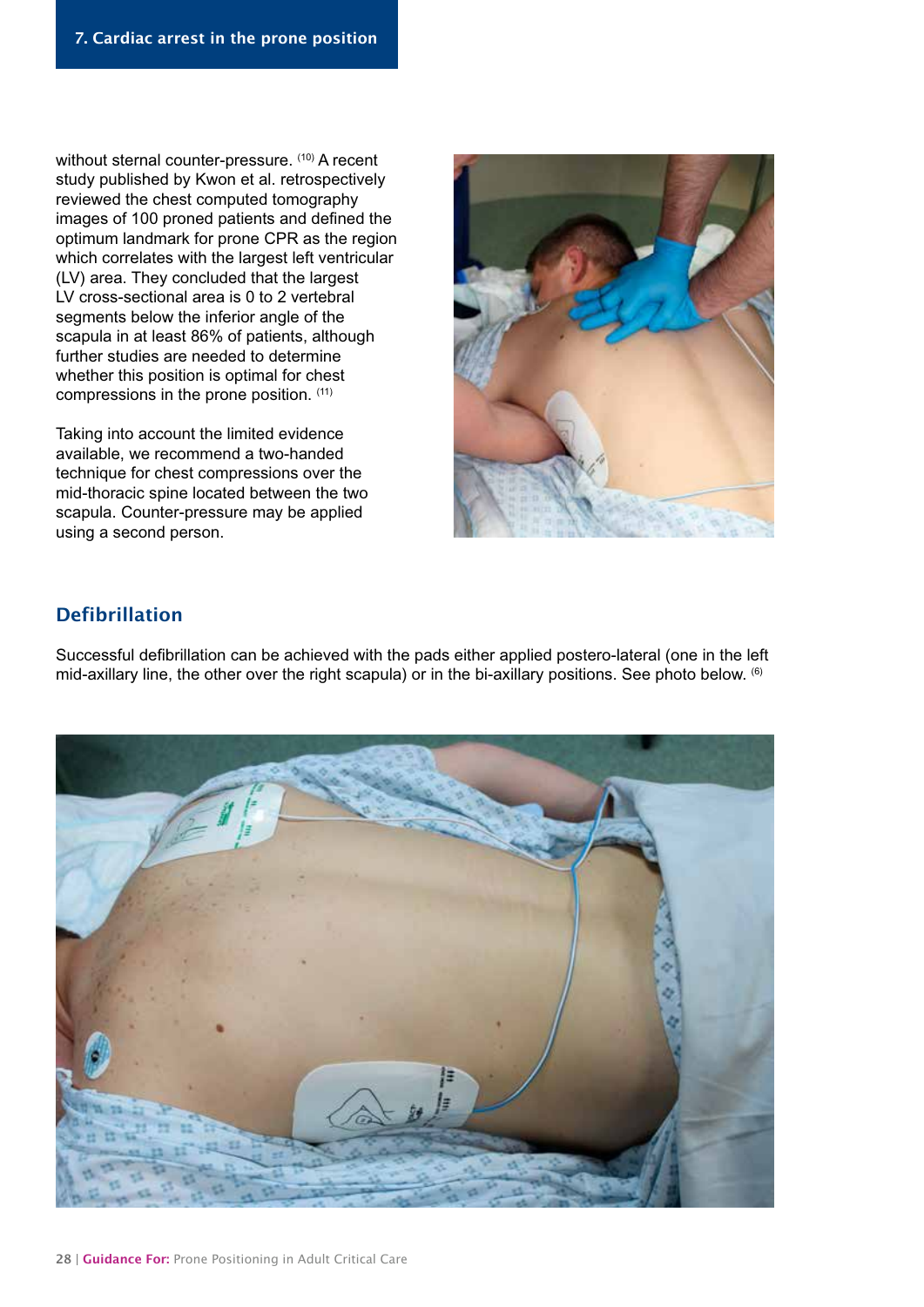#### References

- 1. Zhan L, Yang LJ, Huang Y, He Q, Liu GJ. Continuous chest compression versus interrupted chest compression for cardiopulmonary resuscitation of non-asphyxial out-of-hospital cardiac arrest (Review) Cochrane Database of Systematic Reviews 2017, Issue 3. Art. No: CD010134
- 2. Re-evaluation of cardiopulmonary resuscitation. Resuscitation 1989;18:1–5.
- 3. Brown J, Roger J, Soar J. Cardiac arrest during surgery and ventilation in the prone position: a case report and systematic review. Resuscitation 2001;50:233–8.
- 4. Mazer SP, Weisfeldt M, Bai D, Cardinale C, Arora R, Ma C, Sciacca RR, et al. Reverse CPR: a pilot study of CPR in the prone position. Resuscitation 2003;57:279–85.
- 5. Wei J, Tung D, Sue SH, Wu SV, Chuang YC, Chang CY. Cardiopulmonary resuscitation in prone position: A simplified method for outpatients. J Chin Med Assoc 2006;69:202-6.
- 6. Resuscitation Council (UK) to produce its Management of cardiac arrest during neurosurgery in adults guidance. Accreditation is valid for 5 years from March 2015.
- 7. 2015 American Heart Association guidelines update for Cardiopulmonary Resuscitation and emergency cardiovascular care. Circulation 2015; 132:18: Supplement 2.
- 8. Sun W, Huang F, Kung K, Fan S, Chen T. Successful Cardiopulmonary resuscitation of two patients in the prone position using reversed precordial compression. Anesthesiology 1992;77(1):202–4.
- 9. Dequin P-F, Hazouard E, Legras A, Lanotte R, Perrotin D. Cardiopulmonary resuscitation in the prone position: kouwenhoven revisited. Intensive Care Med 1996;22:1272.
- 10. Gomes D de S, Bersot CDA. Cardiopulmonary resuscitation in the prone position. Open Journal of Anesthesiology 2012; 2: 199-201
- 11. Kwon MJ, Kim EH, Song IK, Lee JH, Kim HS, Kim JT. Optimizing prone cardiopulmonary resuscitation: Identifying the vertebral level correlating with the largest left ventricle crosssectional area via computed tomography scan. Anesth Analg 2017;124:520-3.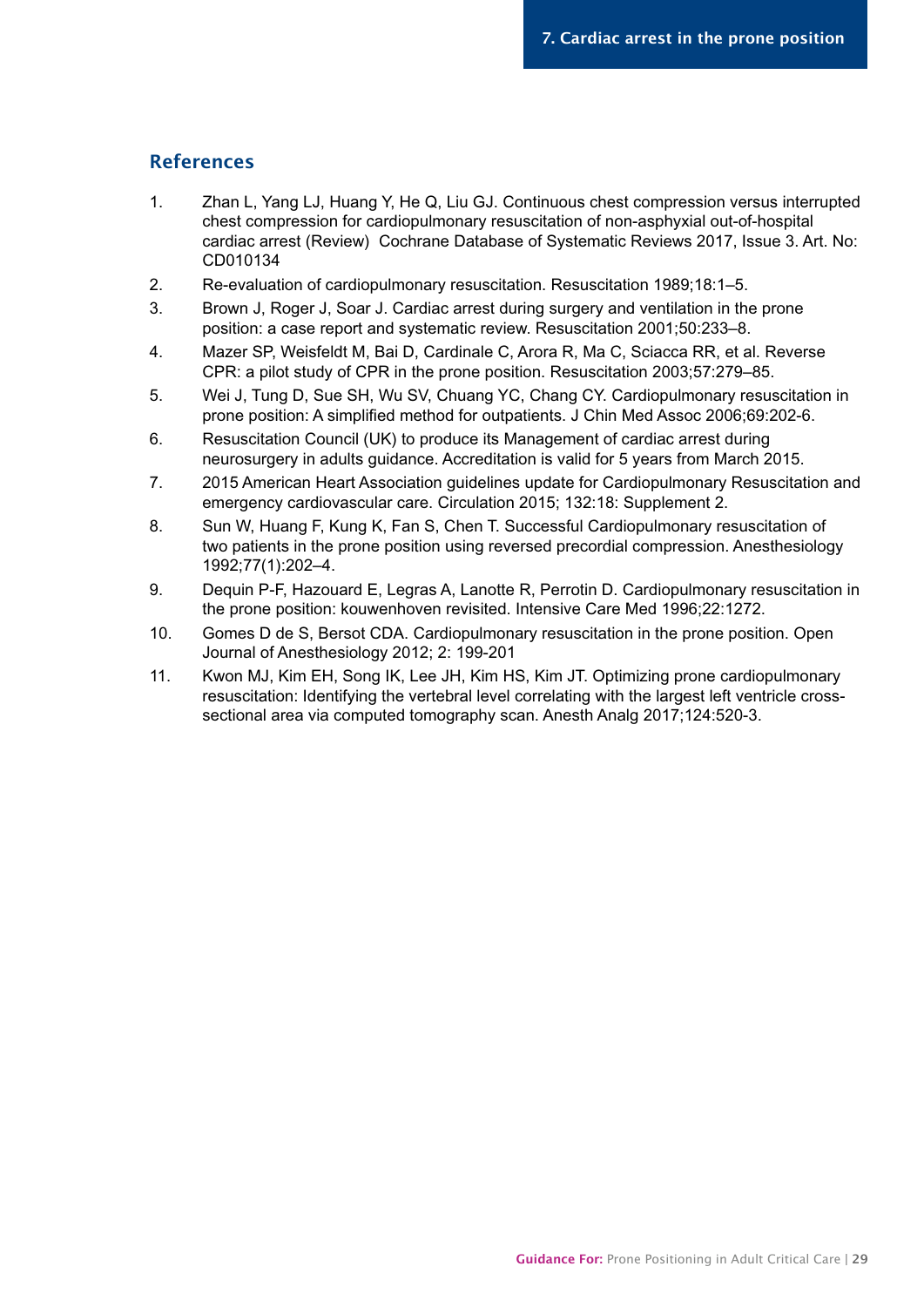Notes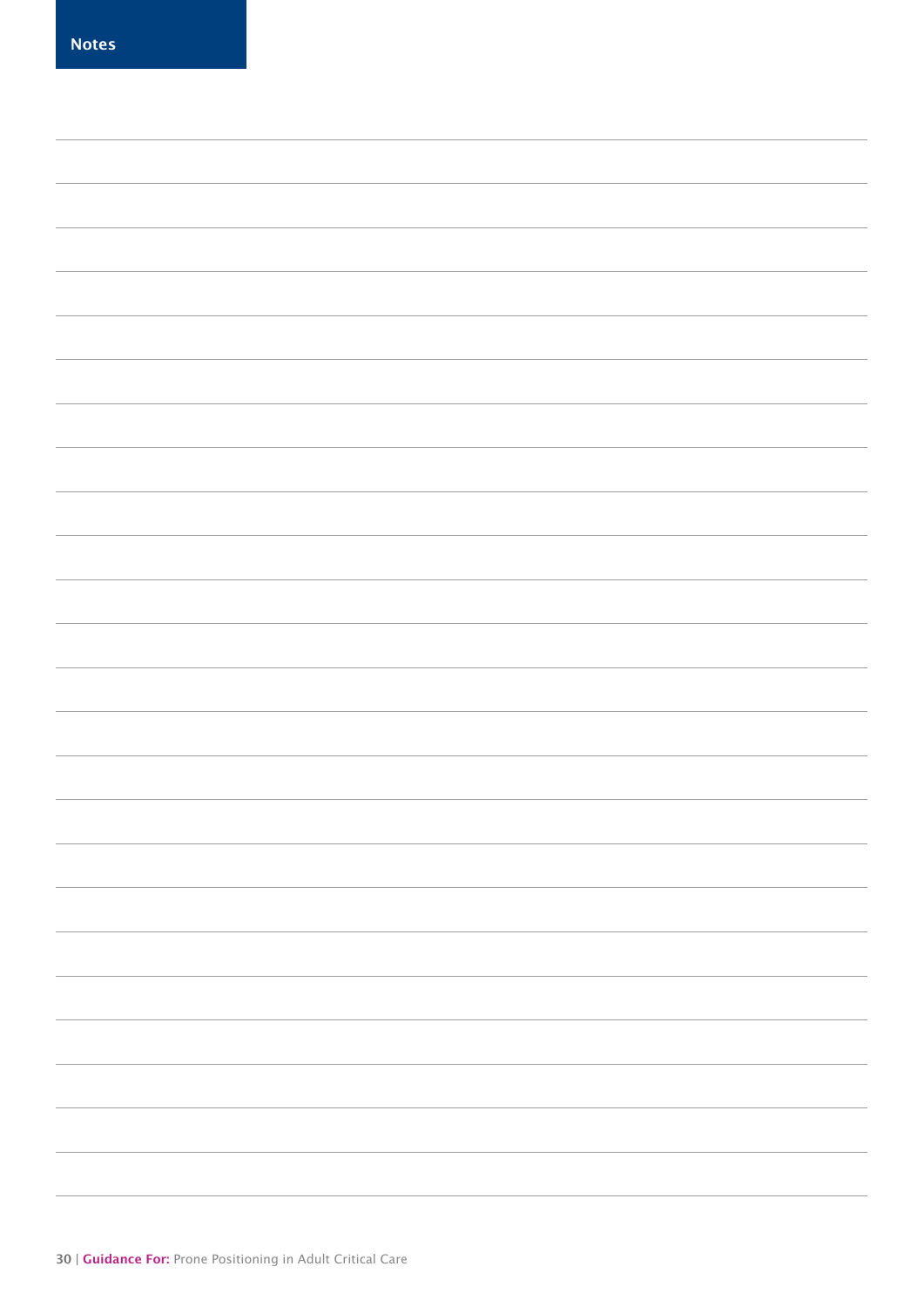| l<br>Ĺ<br>֚֝֟֝֬<br>֧֪֚֚֚֚֝֝֝֝֝<br>֪֝֝ <i>֟</i><br>֖ׅ֧֧֧֧ׅ֧ׅ֧֧ׅ֧ׅ֧֚֚֚֚֚֚֚֚֚֚֚֚֚֚֚֚֚֚֚֚֚֚֚֚֚֚֬֡֡֡֡֓֡֝֬֝֓֝֬֜֜֓֜֜֜֝<br><b>NH INTERNATIONAL</b><br>l<br>I<br>papa |  |
|--------------------------------------------------------------------------------------------------------------------------------------------------------------|--|
|                                                                                                                                                              |  |
|                                                                                                                                                              |  |
|                                                                                                                                                              |  |
|                                                                                                                                                              |  |
|                                                                                                                                                              |  |
|                                                                                                                                                              |  |
|                                                                                                                                                              |  |
|                                                                                                                                                              |  |
|                                                                                                                                                              |  |
|                                                                                                                                                              |  |
|                                                                                                                                                              |  |
|                                                                                                                                                              |  |
|                                                                                                                                                              |  |
|                                                                                                                                                              |  |
|                                                                                                                                                              |  |
|                                                                                                                                                              |  |

 $-\frac{2}{2}$ 

|                                                                    | BEFORE THE PROCEDURE                                              |     |               | TIME OUT                                                               |                                                           | <b>SIGN OUT</b> |     |               |
|--------------------------------------------------------------------|-------------------------------------------------------------------|-----|---------------|------------------------------------------------------------------------|-----------------------------------------------------------|-----------------|-----|---------------|
|                                                                    | Have all members of the team                                      | Yes | $\frac{1}{2}$ | Verbal confirmation between team members                               | ETT length at teeth/Capnography                           |                 | Yes | $\frac{1}{2}$ |
|                                                                    | introduced themselves?                                            |     |               | before start of procedure                                              | Monitoring re-established                                 |                 | Yes | $\frac{1}{2}$ |
|                                                                    | Consultant/Senior nurse aware                                     | Yes | $\frac{1}{2}$ | ş<br>Yes<br>Minimum of 5 people plus 1 for chest                       | Ventilator settings reviewed                              |                 | Yes | ş             |
|                                                                    | Any contraindications                                             | Yes | $\frac{1}{2}$ | drains                                                                 | Lines secured                                             |                 | Yes | ş             |
|                                                                    | Re-intubation equipment available                                 | Yes | $\frac{1}{2}$ | ş<br>Yes<br>All team members aware of role                             | Chest drains below patient + unclamped                    |                 |     |               |
|                                                                    | Eyes taped and lubricated                                         | Yes | $\frac{1}{2}$ | $\frac{1}{2}$<br>Yes<br>Appropriate ventilator settings                | Pressure areas checked                                    |                 |     |               |
|                                                                    | ETT taped/tied (ETT anchor devices                                | Yes | $\frac{1}{2}$ | ş<br>Yes<br>Cardiovascular stability                                   |                                                           |                 |     |               |
|                                                                    | removed)                                                          |     |               | $\frac{1}{2}$<br>Yes<br>Adequate sedation (ie. RASS-5)                 | ETT not pressing against lips                             |                 |     |               |
|                                                                    | Stop NG feed and aspirate NGT                                     | Yes | $\frac{1}{2}$ |                                                                        |                                                           |                 |     |               |
|                                                                    | Non-essential monitoring + infusions<br>discontinued              | Yes | ş             | ş<br>Yes<br>Adequate muscle relaxation - consider<br>for bolus<br>need | No pressure on eyes                                       |                 |     |               |
|                                                                    | Adequate length on remaining lines<br>going either up or down bed | Yes | $\frac{1}{2}$ | ş<br>Yes<br>Pillows positioned correctly<br>chest, pelvis, knees       | NG not pressed against nose<br>Ears not bent over         |                 | Yes | $\frac{1}{2}$ |
|                                                                    | Chest drains below patient/clamped                                |     |               | $\frac{1}{2}$<br>Yes<br>members familiar with procedure<br>Team        |                                                           |                 |     |               |
|                                                                    | only if safe to do so.                                            | Yes | $\frac{1}{2}$ |                                                                        | Penis between legs + urinary                              |                 |     |               |
|                                                                    | Assess and document skin integrity                                | Yes | $\frac{1}{2}$ |                                                                        | catheter secured                                          |                 |     |               |
|                                                                    | Anti-pressure dressings to bony<br>prominences/nipples            | Yes | $\frac{1}{2}$ | Patient Sticker                                                        | Lines / tubing not resting<br>against skin                |                 |     |               |
| <b>Guidance For: Prone Positioning in Adult Critical Care   31</b> | mouthcare/washing/dressings etc.)<br>Daily hygiene completed (ie. | Yes | $\frac{1}{2}$ |                                                                        | Pillows positioned correctly                              |                 |     |               |
|                                                                    | Equipment available as per guideline                              | Yes | $\frac{1}{2}$ |                                                                        | Slide sheet removed and reverse                           |                 | Yes | $\frac{1}{2}$ |
|                                                                    | Are there any concerns about this                                 | Yes | $\frac{1}{2}$ |                                                                        | NG position confirmed and resume<br>trendelenburg 30°     |                 |     |               |
|                                                                    | procedure for the patient?                                        |     |               |                                                                        | enteral feed                                              |                 | Yes | ş             |
|                                                                    | Concerns                                                          |     |               |                                                                        | Post-proning care bundle available                        |                 | Yes | ş             |
|                                                                    |                                                                   |     |               |                                                                        |                                                           |                 |     |               |
|                                                                    |                                                                   |     |               |                                                                        |                                                           |                 |     |               |
|                                                                    | PaO2/FiO2 Ratio                                                   |     |               | <b>C</b> intensive care                                                |                                                           |                 |     |               |
|                                                                    | Grade Laryngoscopy                                                |     |               | care when it matters                                                   | Signature of responsible<br>person completing the<br>form |                 |     |               |
|                                                                    | Length ETT at teeth                                               |     |               |                                                                        |                                                           |                 |     |               |
|                                                                    | Length NGT at nostril                                             |     |               |                                                                        |                                                           |                 |     |               |
|                                                                    | Airway Doctor                                                     |     |               | The Faculty of                                                         | Procedure Date + Time                                     |                 |     |               |
|                                                                    | Consultant in charge                                              |     |               | Intensive Care Medicine                                                |                                                           |                 |     |               |

| ETT length at teeth/Capnography                                 | Yes | $\frac{1}{2}$              |  |
|-----------------------------------------------------------------|-----|----------------------------|--|
| Monitoring re-established                                       | Yes | $\frac{\circ}{\mathsf{Z}}$ |  |
| Ventilator settings reviewed                                    | Yes | $\frac{1}{2}$              |  |
| Lines secured                                                   | Yes | ş                          |  |
| Chest drains below patient + unclamped                          |     |                            |  |
| Pressure areas checked                                          |     |                            |  |
| ETT not pressing against lips<br>I.                             |     |                            |  |
| No pressure on eyes<br>$\blacksquare$                           |     |                            |  |
| Ears not bent over<br>٠                                         |     |                            |  |
| NG not pressed against nose<br>п                                | Yes | ş                          |  |
| Penis between legs + urinary<br>catheter secured<br>$\mathbf I$ |     |                            |  |
| Lines / tubing not resting<br>against skin<br>I.                |     |                            |  |
| Pillows positioned correctly<br>$\mathbf{I}$                    |     |                            |  |
| Slide sheet removed and reverse<br>trendelenburg 30°            | Yes | ş                          |  |
| NG position confirmed and resume<br>لہ مگر امتحامہ              | Yes | $\frac{\circ}{\mathsf{Z}}$ |  |

| Signature of responsible<br>person completing the<br>form | Procedure Date + Time |
|-----------------------------------------------------------|-----------------------|

 $\overline{Yes}$  No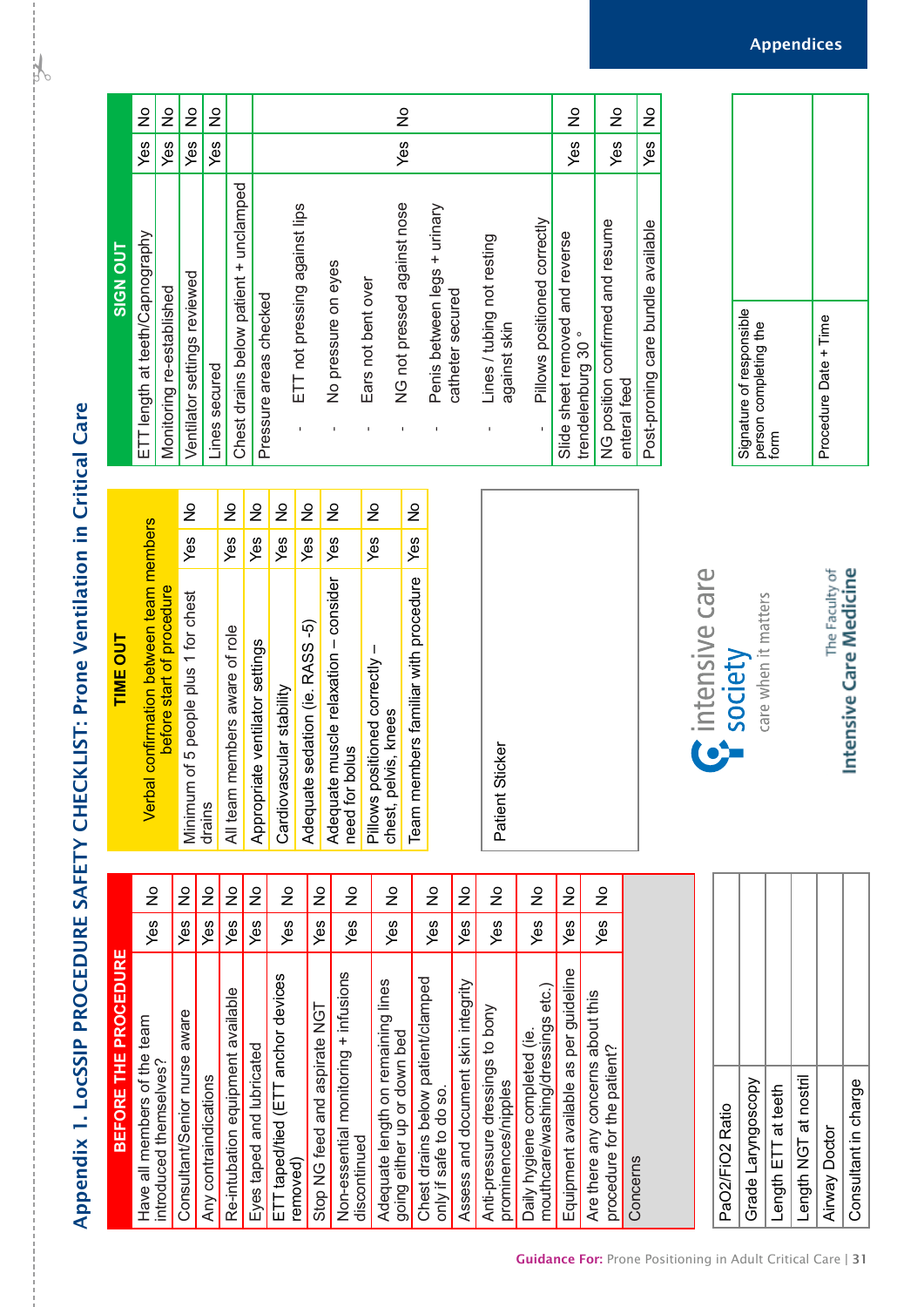| <b>Notes</b> |  |  |
|--------------|--|--|
|              |  |  |
|              |  |  |
|              |  |  |
|              |  |  |
|              |  |  |
|              |  |  |
|              |  |  |
|              |  |  |
|              |  |  |
|              |  |  |
|              |  |  |
|              |  |  |
|              |  |  |
|              |  |  |
|              |  |  |
|              |  |  |
|              |  |  |
|              |  |  |
|              |  |  |
|              |  |  |
|              |  |  |
|              |  |  |
|              |  |  |
|              |  |  |
|              |  |  |

ار<br>پا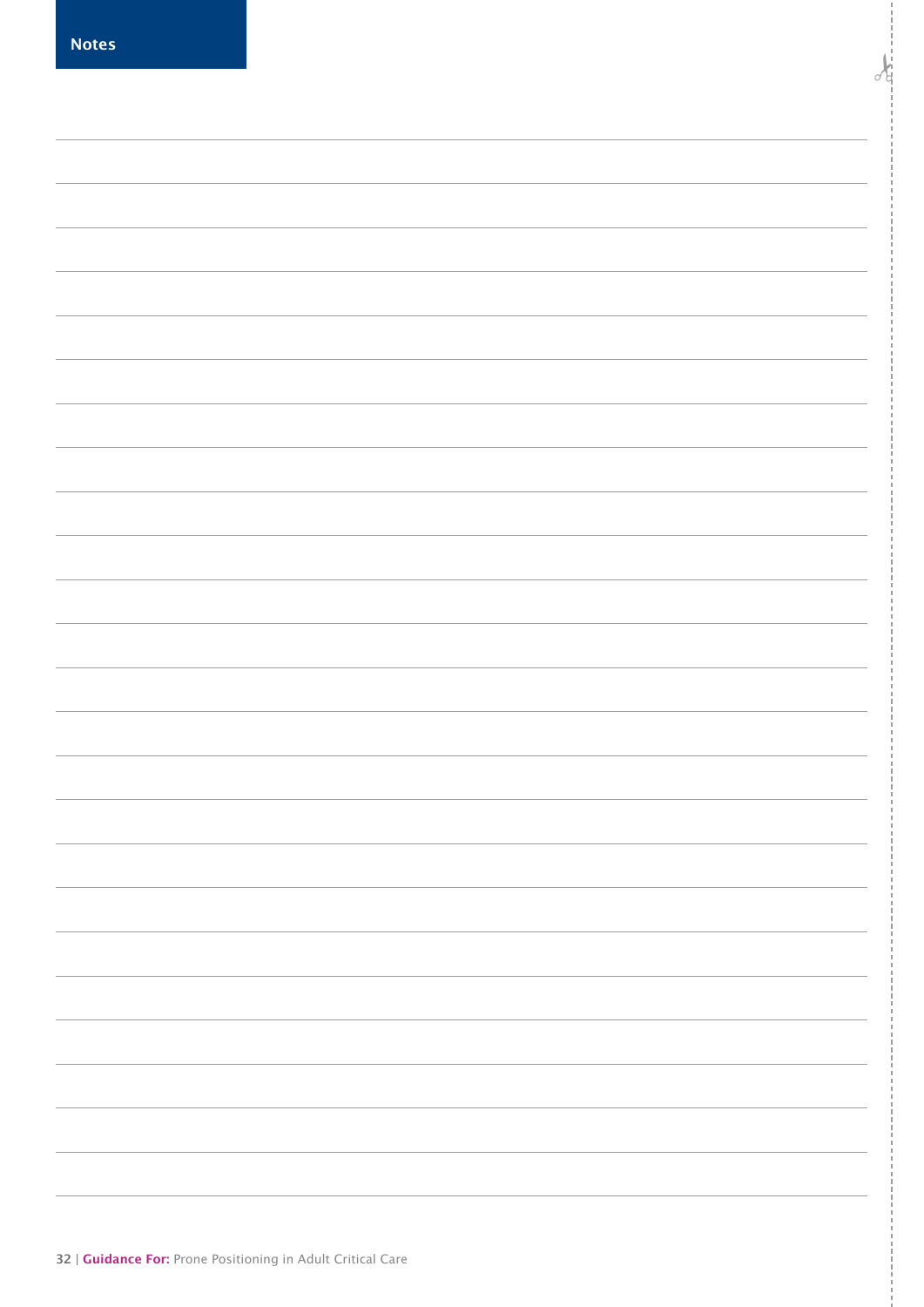### Appendix 2. Post Proning Nursing Checklist

 $\frac{1}{2}$ 

Checklists are among the many tools used in practice to improve patient safety and reduce complications. Use of a post proning checklist is aimed at reducing subsequent complications from being nursed prone. This is an example of a post proning checklist for use by nursing staff. Checklists should be unit specific and need to be modified, in response to patient safety issues logged at that unit.

| Check ETT/tracheostomy is accessible/not kinked (ETT cm at teeth )<br>All connections between ETT and ventilator circuit secure<br>Note ETT/tracheostomy cuff pressure |
|------------------------------------------------------------------------------------------------------------------------------------------------------------------------|
|                                                                                                                                                                        |
|                                                                                                                                                                        |
|                                                                                                                                                                        |
| ETT positioned in middle of mouth, not compressing lips                                                                                                                |
| Dermal gel pads placed between ETT cotton ties and patient's skin                                                                                                      |
| Confirm ears are not bent over                                                                                                                                         |
| Perform ETT/tracheal suctioning immediately post proning<br><b>Head/Face</b>                                                                                           |
| Eyes taped shut                                                                                                                                                        |
| No direct pressure on the eyes                                                                                                                                         |
| Ensure 30° foot down positioning (Reverse Trendelenburg)                                                                                                               |
| Move patient's head from side to side 2 hourly to relieve pressure                                                                                                     |
| NG tube secure and not displaced (cm at nose=)                                                                                                                         |
| NG tube not causing pressure to nostril                                                                                                                                |
| Verify that patient's lower back and neck are not hyper-extended                                                                                                       |
| Front of neck free from compression<br><b>Neck</b>                                                                                                                     |
| Central line secure                                                                                                                                                    |
| Chest drains patent and on correct suction                                                                                                                             |
| <b>Chest</b><br>Breasts supported and free from pressure                                                                                                               |
| Abdomen free<br><b>Abdomen</b>                                                                                                                                         |
| Pelvis support cushion in place                                                                                                                                        |
| Male genitalia positioned between legs<br><b>Pelvis</b>                                                                                                                |
| Catheter tubing is free and between legs                                                                                                                               |
| Placed by side of patient                                                                                                                                              |
| Shoulders not rotated                                                                                                                                                  |
| No compression over elbows                                                                                                                                             |
| Wrists in neutral position<br>Arms                                                                                                                                     |
| Hands free                                                                                                                                                             |
| Alternate Swimmers Position 2-4 hourly                                                                                                                                 |
| No peripheral IV lines under patient                                                                                                                                   |
| Pillows positioned under shins to prevent extension<br>Legs                                                                                                            |
| All monitoring recommenced                                                                                                                                             |
| All infusions connected and infusing                                                                                                                                   |
| Check CRRT lines patent                                                                                                                                                |
| ECG leads not underneath patient                                                                                                                                       |
| <b>Infusions/Monitoring</b><br>Ensure patient is well sedated and pain free                                                                                            |
| Infusion lines not resting on patient's skin                                                                                                                           |
| Mattress is in dynamic mode                                                                                                                                            |
| Check ABG 20-30 mins post prone positioning                                                                                                                            |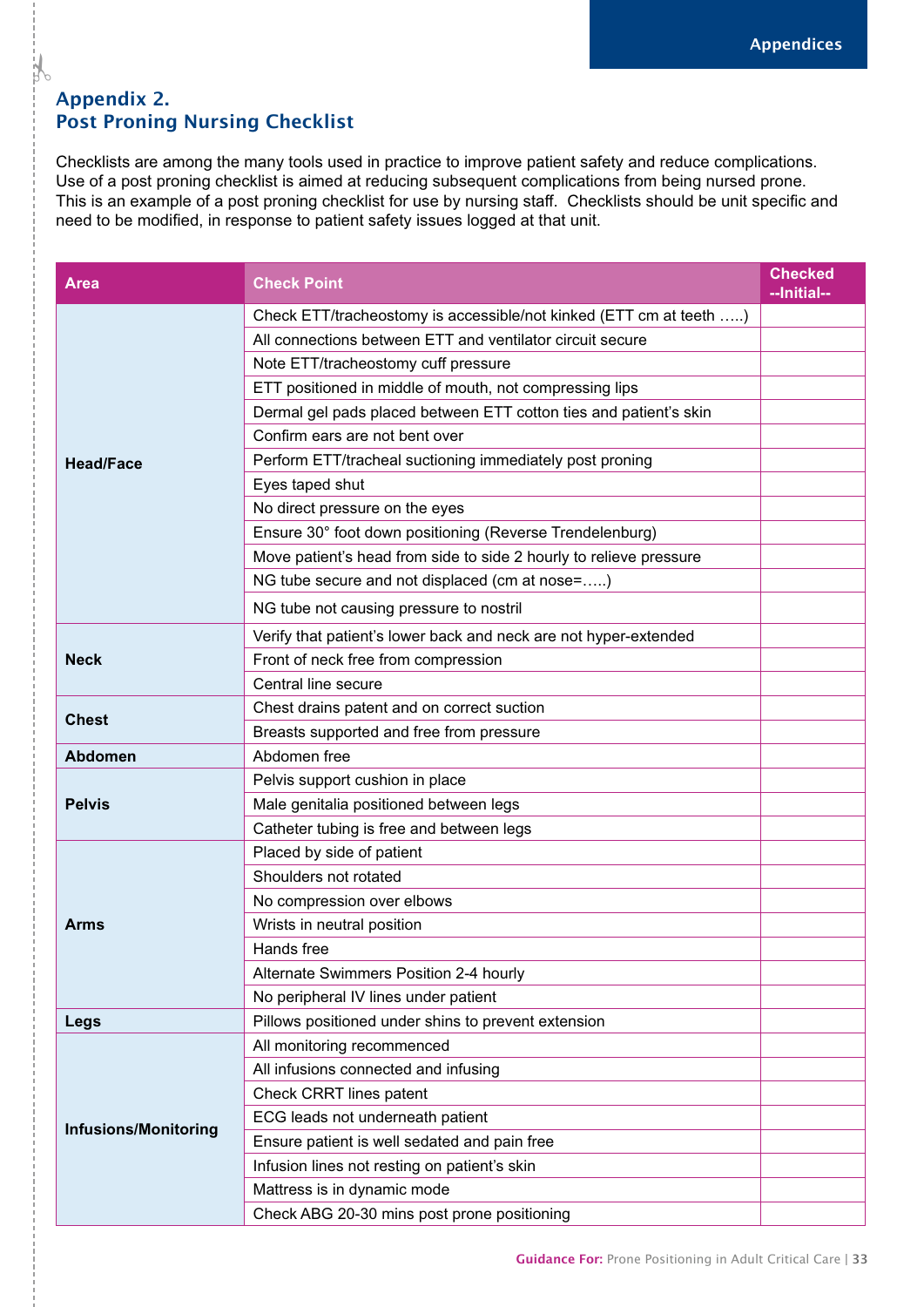| <b>Notes</b> |  |
|--------------|--|
|              |  |
|              |  |
|              |  |
|              |  |
|              |  |
|              |  |
|              |  |
|              |  |
|              |  |
|              |  |
|              |  |
|              |  |
|              |  |
|              |  |
|              |  |
|              |  |
|              |  |
|              |  |
|              |  |
|              |  |
|              |  |
|              |  |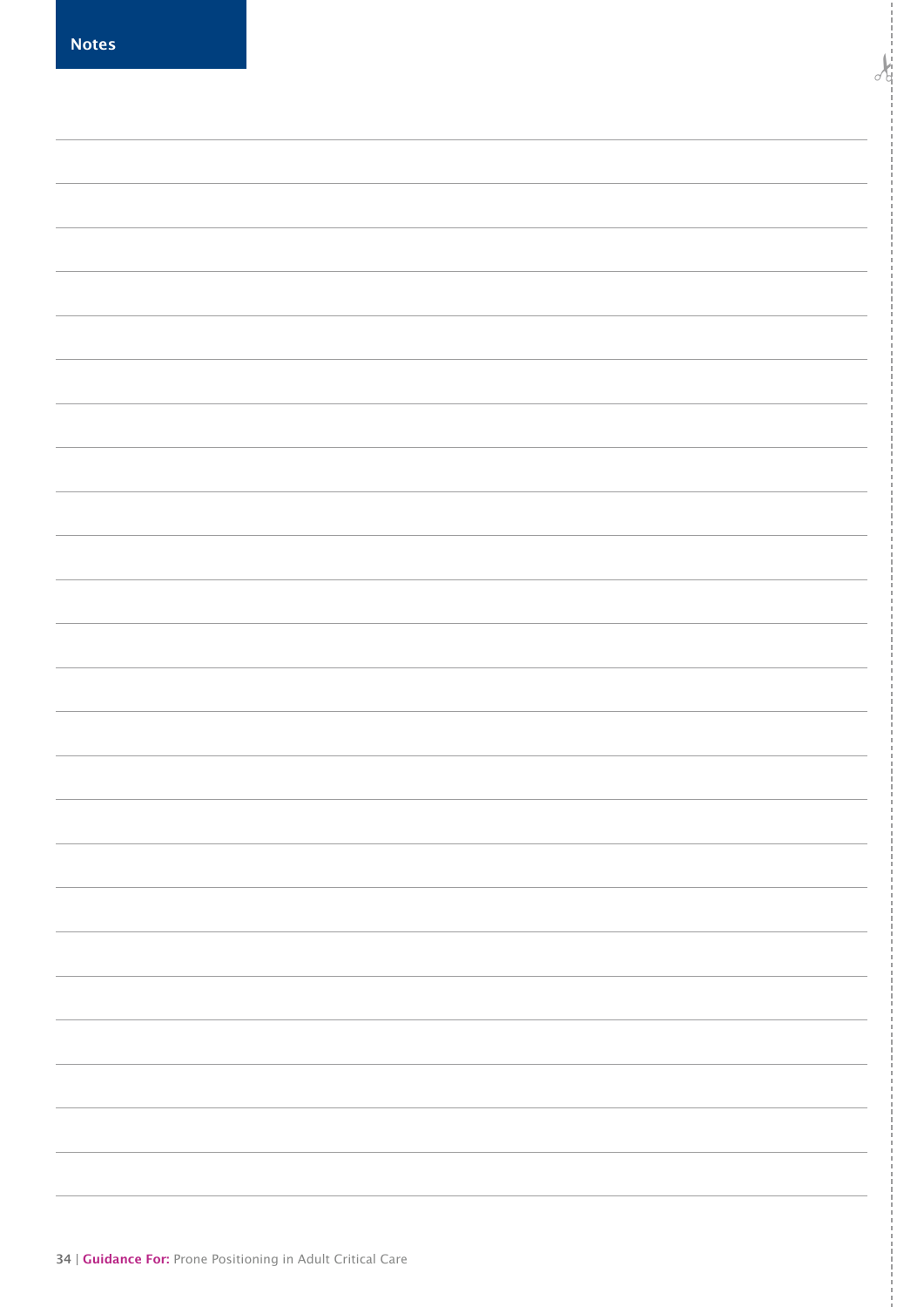### Appendix 3. Prone Cardiac Arrest Flowchart

 $\frac{1}{2}$ 

![](_page_34_Figure_2.jpeg)

Guidance For: Prone Positioning in Adult Critical Care | 35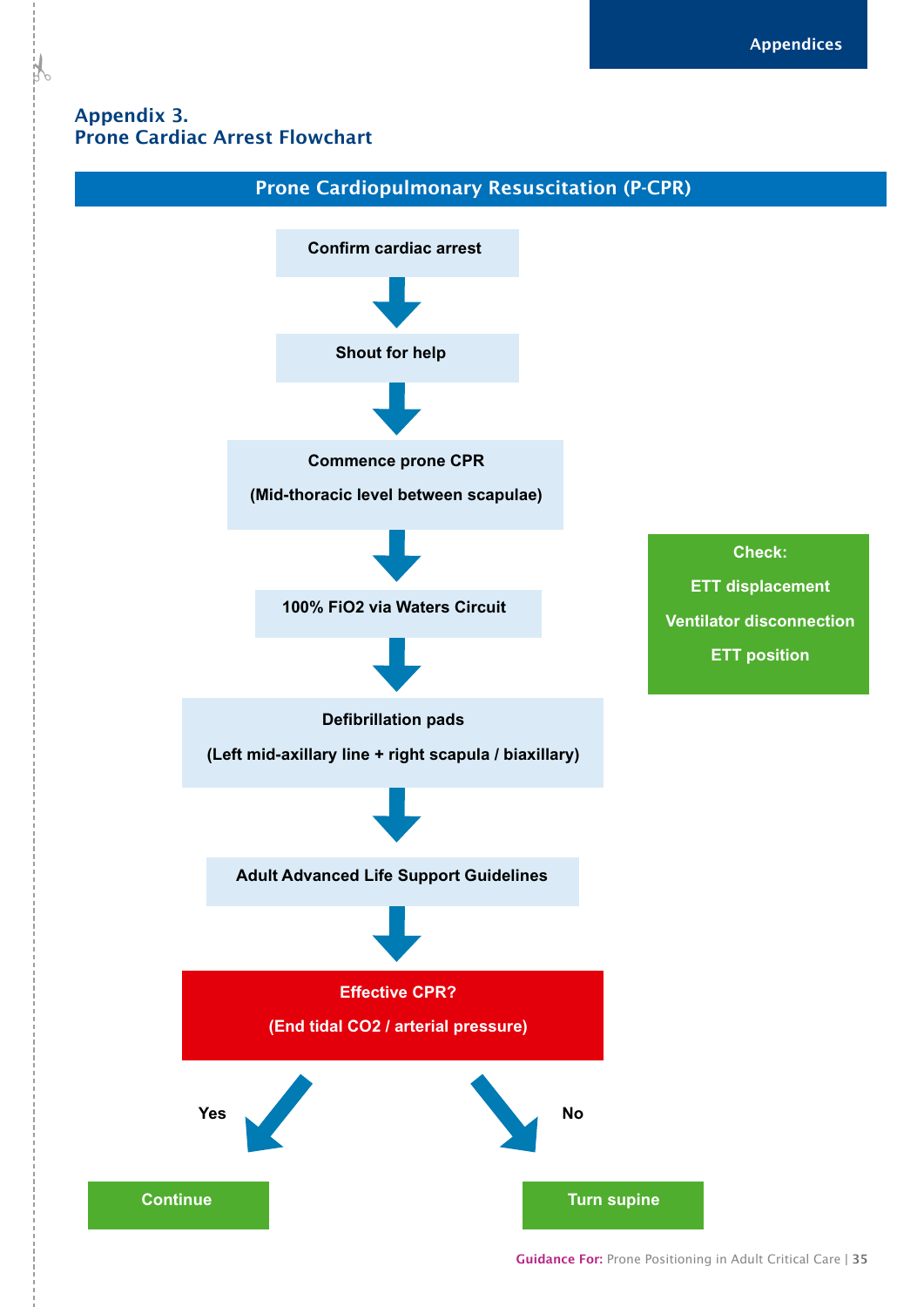| <b>Notes</b> |  |
|--------------|--|
|              |  |
|              |  |
|              |  |
|              |  |
|              |  |
|              |  |
|              |  |
|              |  |
|              |  |
|              |  |
|              |  |
|              |  |
|              |  |
|              |  |
|              |  |
|              |  |
|              |  |
|              |  |
|              |  |
|              |  |
|              |  |
|              |  |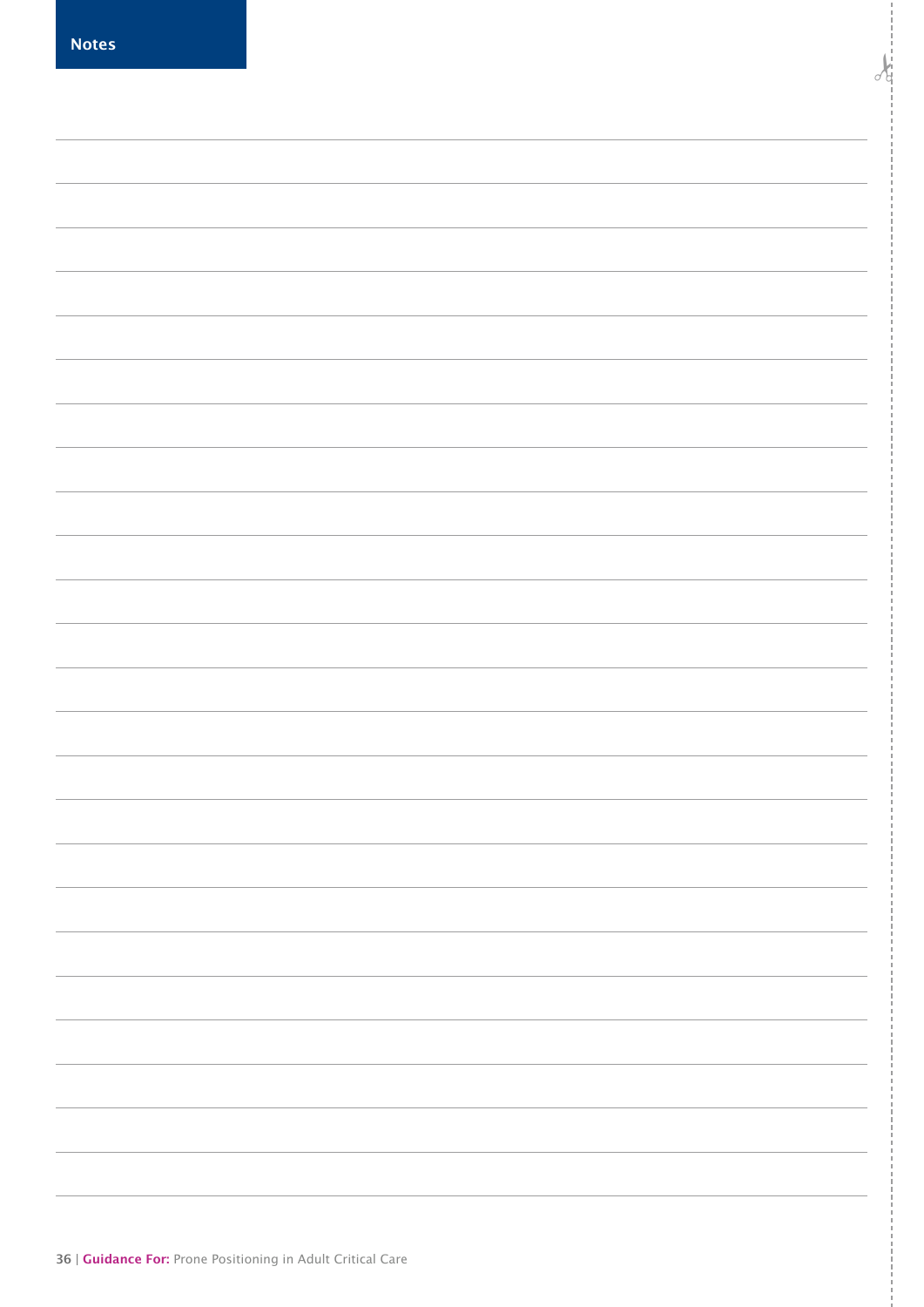| <b>Notes</b> |  |  |
|--------------|--|--|
|              |  |  |
|              |  |  |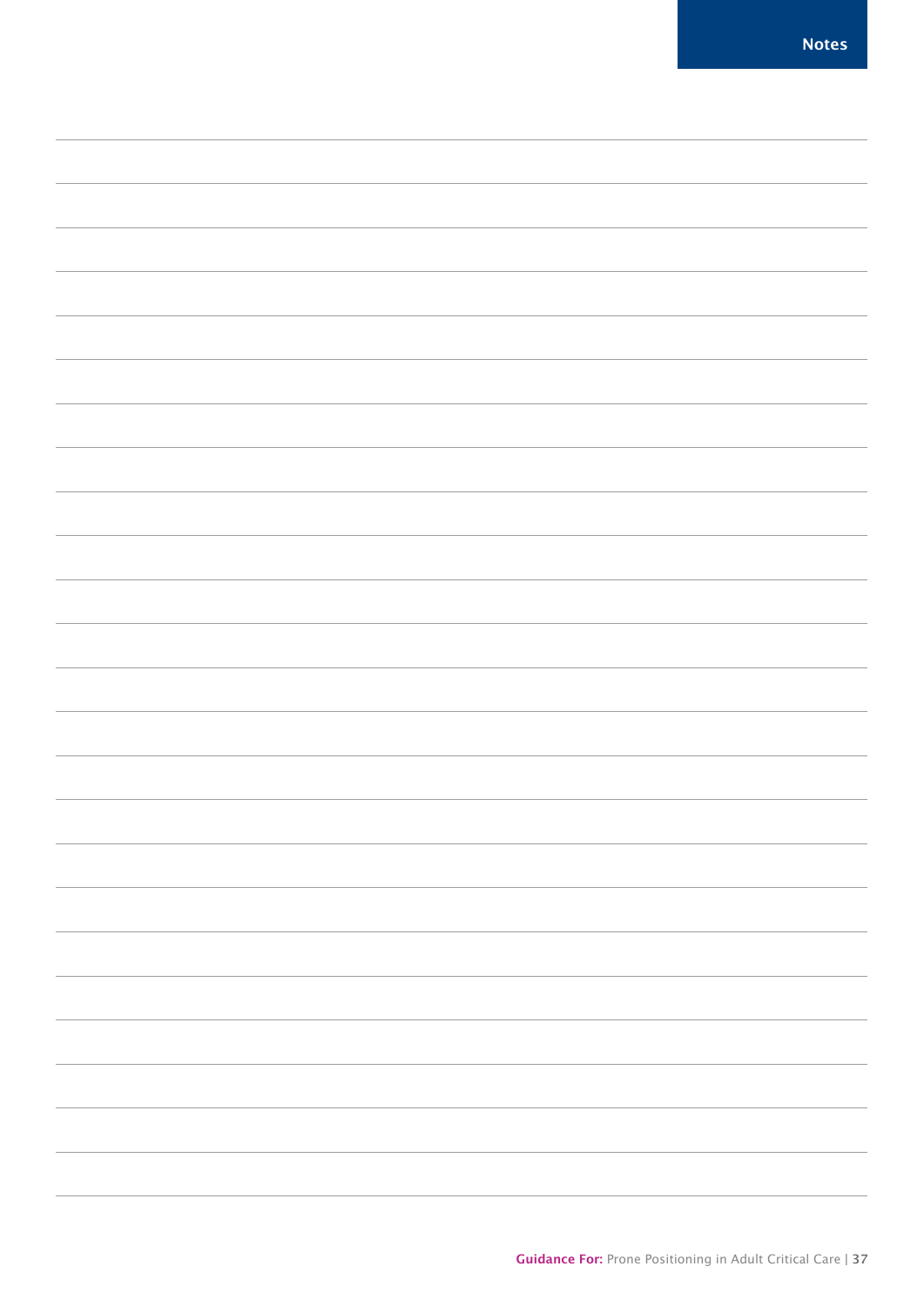Notes